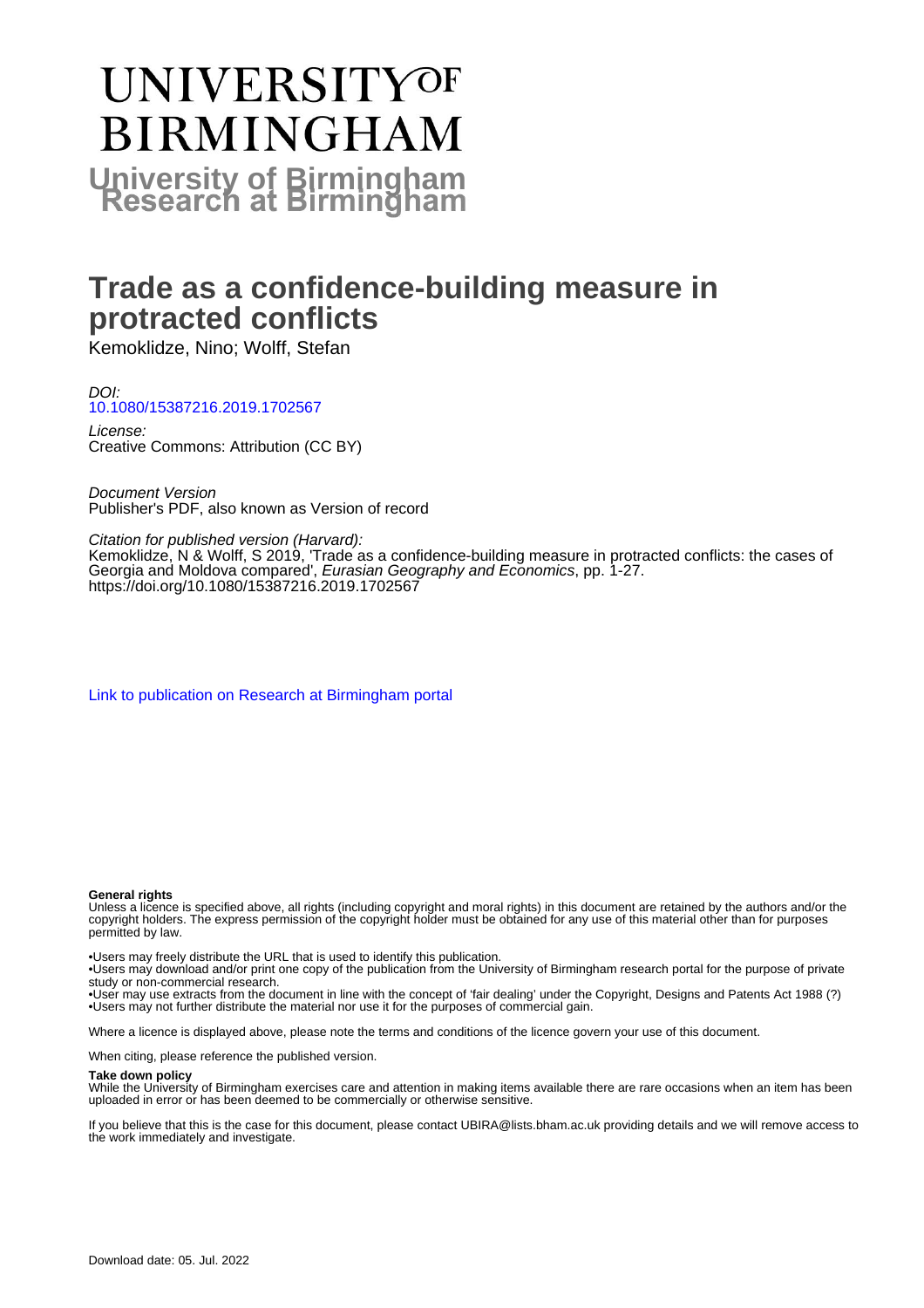

**a** OPEN ACCESS **a** Check for updates

# **Trade as a confidence-building measure in protracted conflicts: the cases of Georgia and Moldova compared**

Nino Kemoklidze and Stefan Wolff<sup>®</sup>

University of Birmingham, Birmingham, UK�

#### **ABSTRACT**

Academic and policy literature on the post-Soviet region's protracted conflicts frequently assumes that trade is an effective confidence-building measure (CBM) and as such also has the potential to facilitate progress toward conflict settlement. We probe these assertions through a detailed empirical comparison of the effects that regulated and unregulated forms of trade have had in the cases of Abkhazia, South Ossetia, and Transnistria. Relying on a wealth of primary and secondary sources, including 29 semi-structured interviews, as well as direct and participant observation, we find that, absent political will by authorities on the ground and their respective international partners, trade remains by-and-large unregulated and has limited and generally not sustainable confidence-building and stabilizing effects, as evidenced by the cases of Abkhazia and South Ossetia. Where local and geopolitical conditions are more conducive, trade becomes more regulated and significantly contributes to confidence building and stabilization and has some positive spill-over effects into non-economic areas of confidence building, as is evident from Transnistria. This finding has potentially important implications for other cases in which governments and relevant regional and international actors are faced with difficult choices over whether and how to engage with unrecognized entities, such as in Ukraine.

#### **ARTICLE HISTORY**

Received 23 September 2019 Accepted 5 December 2019

#### **KEYWORDS**�

Confidence building; trade; conflict settlement; Abkhazia; South Ossetia; Transnistria

# **Introduction**

�Do confidence-building measures (CBMs) facilitate conflict settlement in the post-Soviet space? This is a pertinent question for three reasons: the connection between CBMs and conflict settlement is frequently asserted and confidence building remains at the core of the initiatives of many regional and international organizations in the area, such as the OSCE, EU, UN(DP) and their participating and member states. Yet, the lack of any substantial progress in resolving longstanding protracted conflicts in this area appear to indicate the limited impact of CBMs on conflict settlement. At best, CBMs have stabilized, but arguably also entrenched, an existing status quo. This does not render CBMs useless or

**CONTACT** Stefan Wolff S.wolff@bham.ac.uk DUniversity of Birmingham, Birmingham, UK

© 2019 The Author(s). Published by Informa UK Limited, trading as Taylor & Francis Group.

This is an Open Access article distributed under the terms of the Creative Commons Attribution License (http://creativecommons. org/licenses/by/4.0/), which permits unrestricted use, distribution, and reproduction in any medium, provided the original work is properly cited.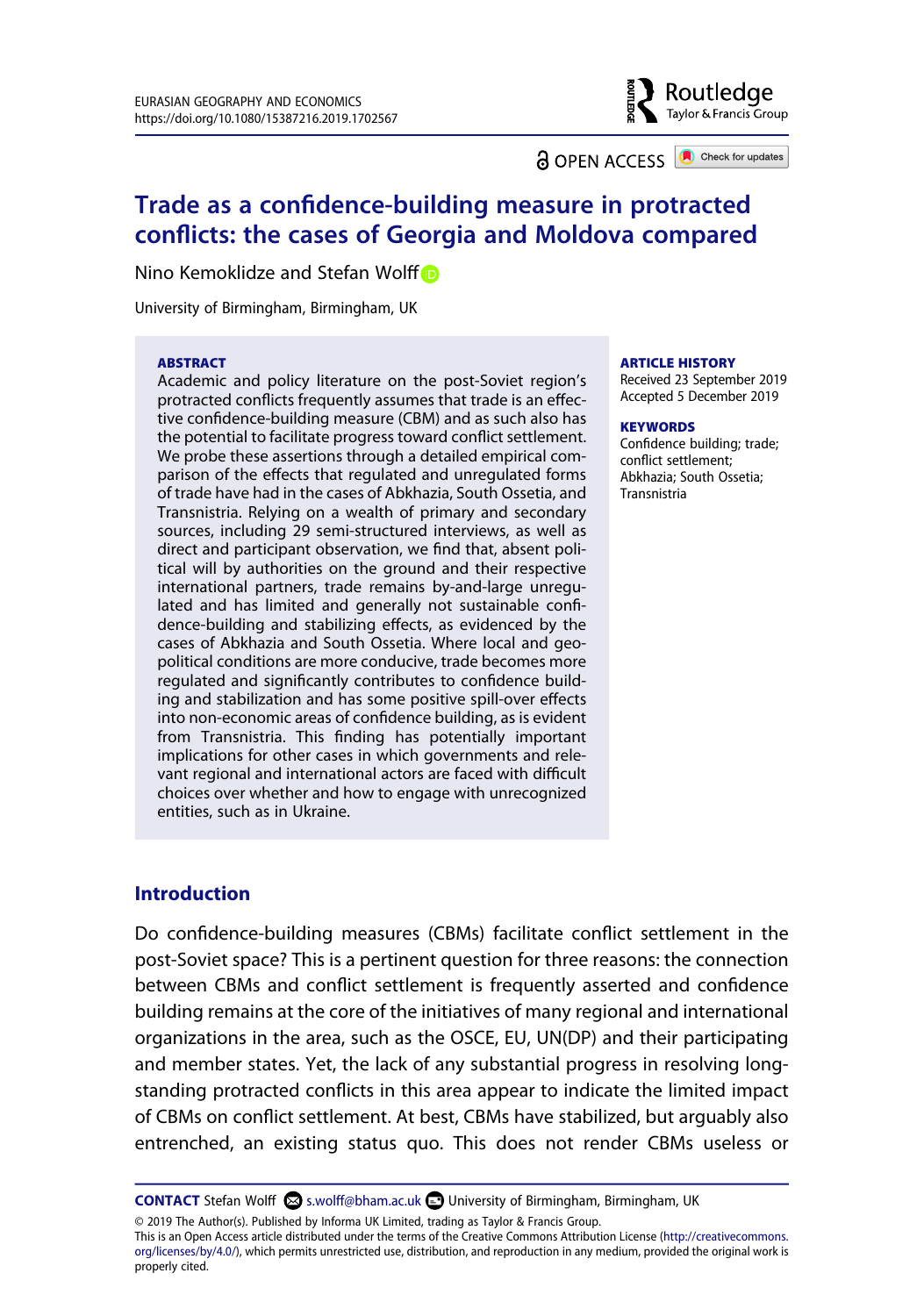counter-productive but requires a re-assessment of what they can realistically contribute to the management of protracted conflicts.

CBMs have a long history in East-West relations during the Cold War. Economic engagement, one of the three baskets of the 1975 Helsinki Final Act, is one avenue that can be explored in the search for measures through which confidence can be built among parties. It can be viewed as a first step on a path toward a settlement as opposed to a temporary "fix" of an acute problem. Trade features prominently in the so-called second basket of the Helsinki Final Act, entitled "Co-operation in the Field of Economics, of Science and Technology and of the Environment". In particular, the participating states recognize "that trade represents an essential sector of their co-operation" and acknowledge "the importance of the contribution which an improvement of business contacts, and the accompanying growth of confidence in business relationships, could make to the development of commercial and economic relations" (Conference on Security and Co-operation Europe [1975\)](#page-24-0). Trade is, thus, one area in which self-interested elites can see opportunities for constructive engagement and which offers the international community an opportunity to contribute not only to confidence-building and improving the livelihoods of the people affected by conflicts but also to building a foundation upon which comprehensive conflict settlement in the future might be possible.

<span id="page-2-0"></span>Examining past and present efforts of trade facilitation in three of the protracted conflicts in the post-Soviet space – Transnistria, Abkhazia, and South Ossetia – our main aim is to investigate when and how trade contributes to meaningful engagement between the conflict parties that can pave the way toward conflict settlement. We follow Keshk, Pollins, and Reuveny ([2004](#page-25-0), 1176) who have proposed that the scholarly debate on trade should be framed in the context of "when" and "how" trade promotes peace rather than "whether" it does so.

<span id="page-2-2"></span>In the next section, we first define what CBMs entail and briefly summarize existing research on the nexus of trade, confidence building, and conflict settlement. We then outline our approach to operationalizing the question when and how CBMs facilitate conflict settlement in protracted conflicts, before turning to an analysis of trade-focused confidence-building initiatives in the cases of Georgia-Abkhazia, Georgia-South Ossetia, and Moldova-Transnistria. In the final section, we offer a summary and interpretation of our findings based on a comparative assessment of what accounts for the successes and/or failures of these initiatives.

# **Conceptual background: confidence building, conflict settlement, and trade**

<span id="page-2-1"></span>Confidence building has long been identified as critical in efforts to avert crises and settle conflicts between states (Osgood [1962;](#page-26-0) Schelling [1984](#page-27-0); George [1988](#page-24-1)). Confidence- or confidence- and security-building measures (CSBMs) are closely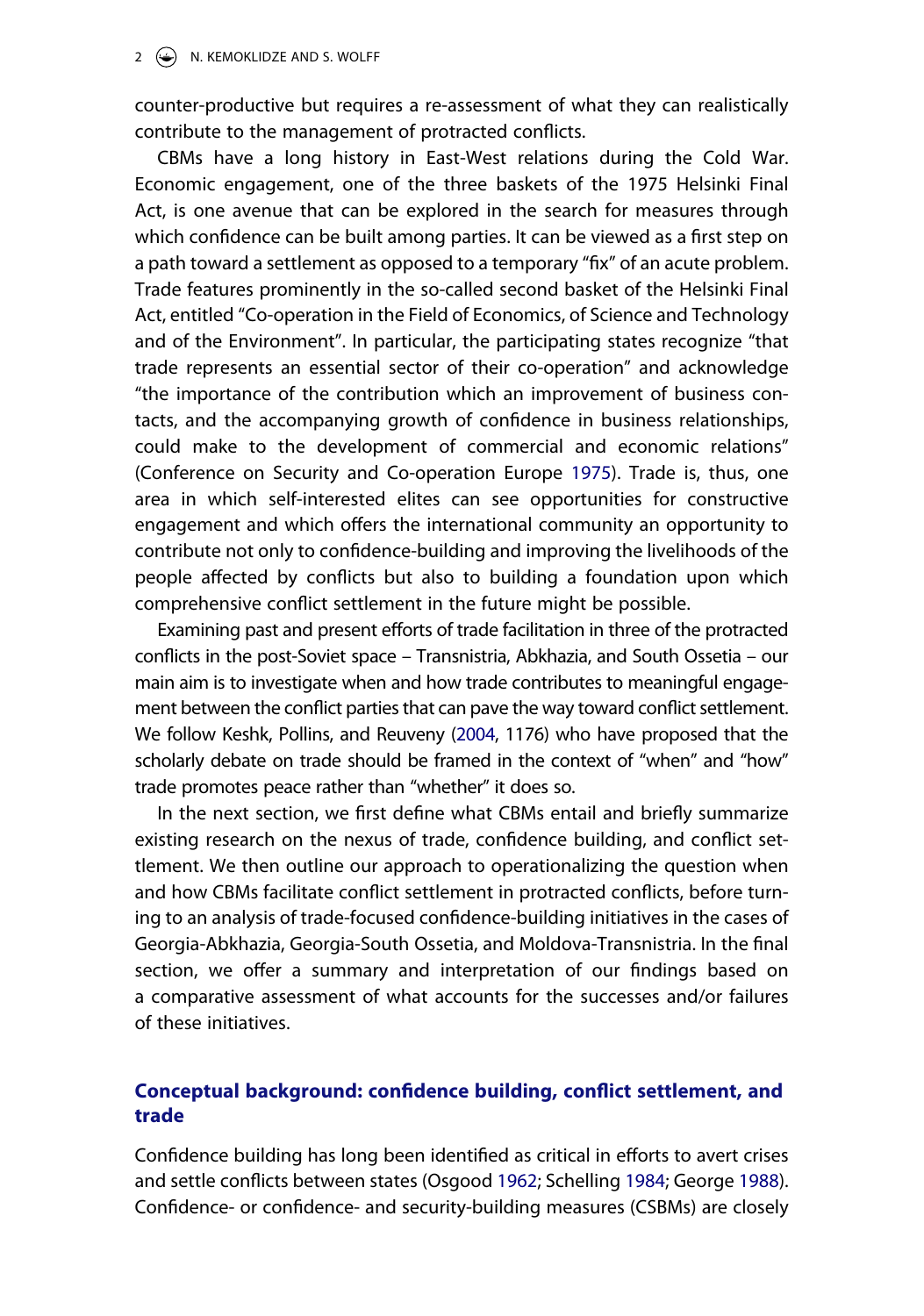<span id="page-3-5"></span>associated with the then Conference on Security and Cooperation in Europe and its Helsinki process, leading to the Helsinki Final Act of 1975 (Conference on Security and Co-operation Europe [1975\)](#page-24-0). At the time, they primarily focused on arms control and arms reduction during the Cold War and early post-Cold War periods (Garrett [1992](#page-24-2); Rittberger, Efinger, and Mendler [1990](#page-27-1)). In the early 1990s, the ideas underpinning confidence building and conflict settlement between states found their way into an emerging body of literature concerned with conflict within states which identified the security dilemma as critical in understanding their increasing prevalence (Posen [1993](#page-27-2); Roe [1999;](#page-27-3) Kaufman [2001](#page-25-1)). Scholars emphasized the role of information failures in escalations to civil war (Fearon [1998](#page-24-3); Lake and Rothchild [1996;](#page-25-2) Walter and Snyder [1999](#page-27-4)) and the inability of conflict parties to signal credibly their defensive rather than offensive intentions. The uncertainty resulting from this can be mitigated by CBMs (Doyle and Sambanis [2002;](#page-24-4) Spears [2000](#page-27-5)).

<span id="page-3-6"></span><span id="page-3-4"></span><span id="page-3-3"></span>This increasing scholarly engagement with CBMs in the intra-state context reflected the similarly increasing attention paid to this issue by international organizations, including the OSCE, which began to incorporate nonmilitary CBMs into its work. These are understood as "actions or processes undertaken in all phases of the conflict cycle and across the three dimensions of security in political, economic, environmental, social or cultural fields with the aim of increasing transparency and the level of trust and confidence between two or more conflicting parties to prevent inter-State and/or intra-State conflicts from emerging, or (re-) escalating and to pave the way for lasting conflict settlement." (Organisation for Security and Cooperation in Europe [2012,](#page-26-1) 9) As CBMs are to lessen fear and suspicion among conflicting sides "by making the parties' behaviour more predictable" (Maiese [2003](#page-26-2)) and "turning hostile relationships into more accommodating ones" (Desjardins [2004,](#page-24-5) 4), it is unrealistic to expect such an outcome to be achieved in the short term (Osgood [1962](#page-26-0); see also Wolff, Remler, and Davies [2017](#page-27-6)).

<span id="page-3-9"></span><span id="page-3-8"></span><span id="page-3-7"></span><span id="page-3-2"></span><span id="page-3-1"></span><span id="page-3-0"></span>In the context of the protracted conflicts in the post-Soviet space, this approach to confidence building has been at the heart of many initiatives by international organizations to advance toward sustainable conflict settlements for more than two decades. Economic CBMs, including efforts to increase trade, have been widely used in this context, more recently also in the broader sense of enhancing economic connectivity (see, for example, Abeldinova and Kemp [2016;](#page-23-0) Mirimanova et al. [2015](#page-26-3); Douglas and Wolff [2018\)](#page-24-6). The rationale for such economic measures to build confidence is that they establish "economic interdependencies [that] also foster close and fruitful relationships" and that the "states and intra-state actors . . . in such relationships seldom risk their economic wellbeing and survival by entering into confrontation." (Organisation for Security and Cooperation in Europe [2012,](#page-26-1) 9) As a consequence, "trade can ... provide a basis for dialogue and a co-operative approach to joint problem solving beyond the economic domain" (Organisation for Security and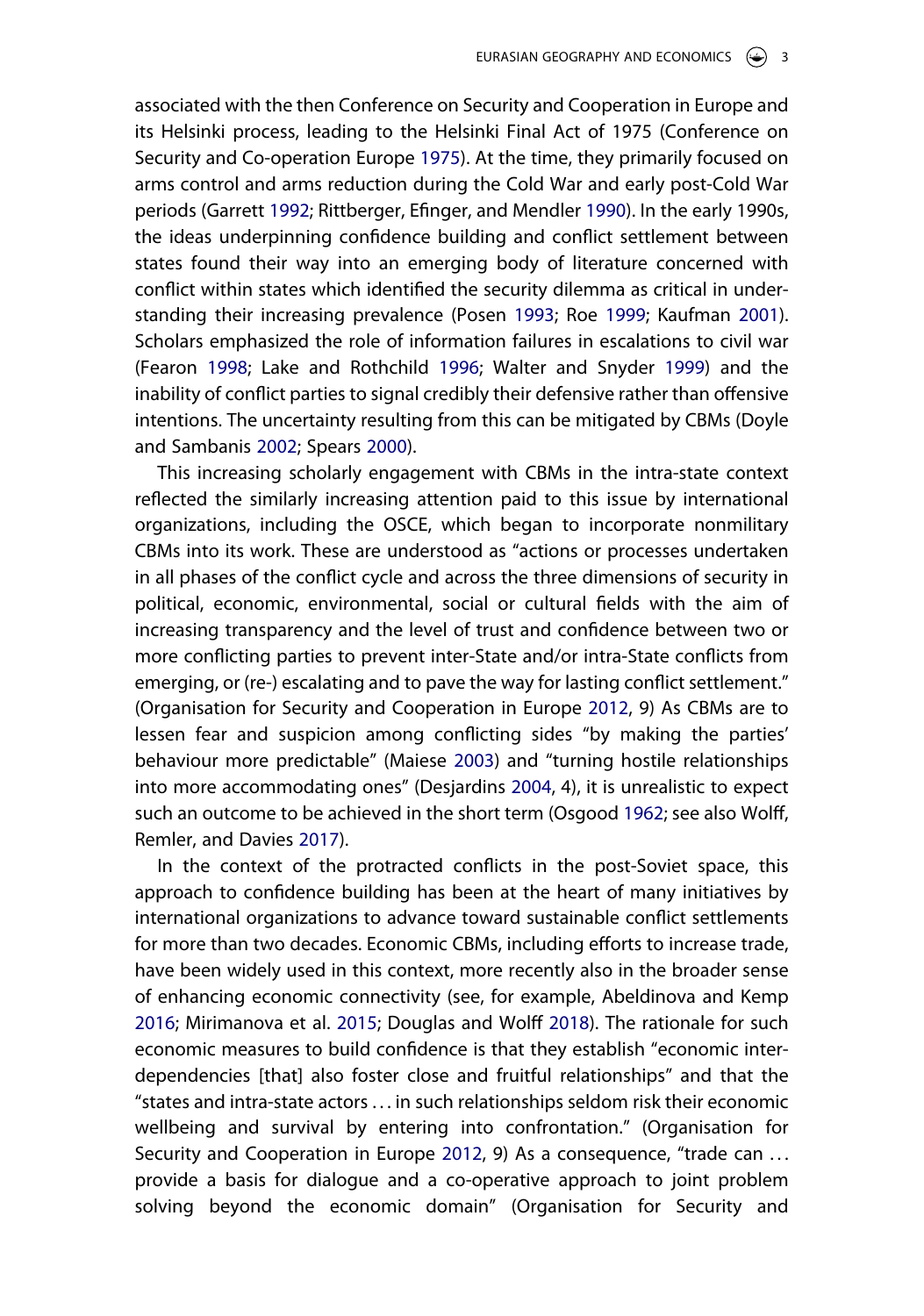<span id="page-4-11"></span>Cooperation in Europe [2012](#page-26-1), 9) as "sales people are usually reluctant to fight their customers" (World Trade Organization [2011](#page-27-7), 1).

<span id="page-4-9"></span><span id="page-4-2"></span>This sentiment is echoed in democratic peace theory, which posits that liberal democracies are less likely to engage in military confrontations with one another (Doyle [1983](#page-24-7)). In a similar manner, proponents of the interdependenceconflict theory have emphasized the pacifying effects of trade interdependence: the broader, deeper, and more intense inter-state and inter-community trade relations are, the lower is the likelihood of these states and communities fighting each other (Oneal [2003\)](#page-26-4). More recently, Lee and Rider ([2016](#page-25-3)) have re-tested the 'trade-reduces-conflict' hypothesis by focusing on a particular type of conflict, namely conflict over high-salience issues such as territory, and found, in line with the established liberal peace consensus, that trade "interdependence decreases the incentives for trading partners to engage in militarised conflict" (Lee and Rider [2016](#page-25-3), 2, 4f.). The few studies that have questioned that trade interdependence reduces the likelihood of conflict (Barbieri [1996](#page-23-1); Barbieri and Levy [1999;](#page-23-2) Keshk, Pollins, and Reuveny [2004](#page-25-0)) have been counter-challenged effectively (Gartzke and Li [2003](#page-24-8); Xiang, Xiaohong, and Keteku [2007](#page-27-8); Hegre, Oneal, and Russett [2010](#page-24-9)).

<span id="page-4-8"></span><span id="page-4-7"></span><span id="page-4-5"></span><span id="page-4-4"></span><span id="page-4-3"></span><span id="page-4-1"></span><span id="page-4-0"></span>We thus have robust evidence of trade interdependence being negatively correlated with the onset of *interstate* conflicts. Equally, a substantial body of literature has established the utility of confidence building as a means to progress toward tension reduction and conflict settlement. Yet, many of the assertions in the policy literature that trade can promote confidence and thus pave a way toward conflict settlement in *intrastate* conflicts (Mirimanova [2006,](#page-26-5) [2017](#page-26-6); International Crisis Group [2018\)](#page-25-4) lack empirical backing for such claims. While individual cases offer some evidence of a plausible connection between the promotion of trade links, enhanced confidence between the conflict parties, and reduced tensions (Krepon [2000](#page-25-5); Kyris [2014](#page-25-6); Pandian [2005](#page-26-7); Singh [2009](#page-27-9); Rolandsen [2019](#page-27-10); Mirimanova et al. [2015](#page-26-3)), no systematic assessment of the effectiveness of trade as a confidence-building measure in relation to the protracted conflicts in the post-Soviet space exists, and we cannot simply assume that trade, especially in the context of the heightened complexity of *intrastate* conflicts involving unrecognized entities, has similarly pacifying effects.

<span id="page-4-10"></span><span id="page-4-6"></span>Our contribution seeks to address this knowledge gap by focusing specifically on trade as a confidence-building measure in two post-Soviet countries and the protracted separatist conflicts that they have experienced for the past quarter of a century. While we are generally interested in the question whether (the promotion of) trade contributes to increasing confidence between the sides and whether this enhances the prospects of conflict settlement, we need to be realistic in our ambitions. With none of the three conflicts in Abkhazia, South Ossetia, and Transnistria actually resolved, framing our contribution too broadly would make our analysis redundant or at best highly speculative. While we are, thus, not able to provide a definitive answer to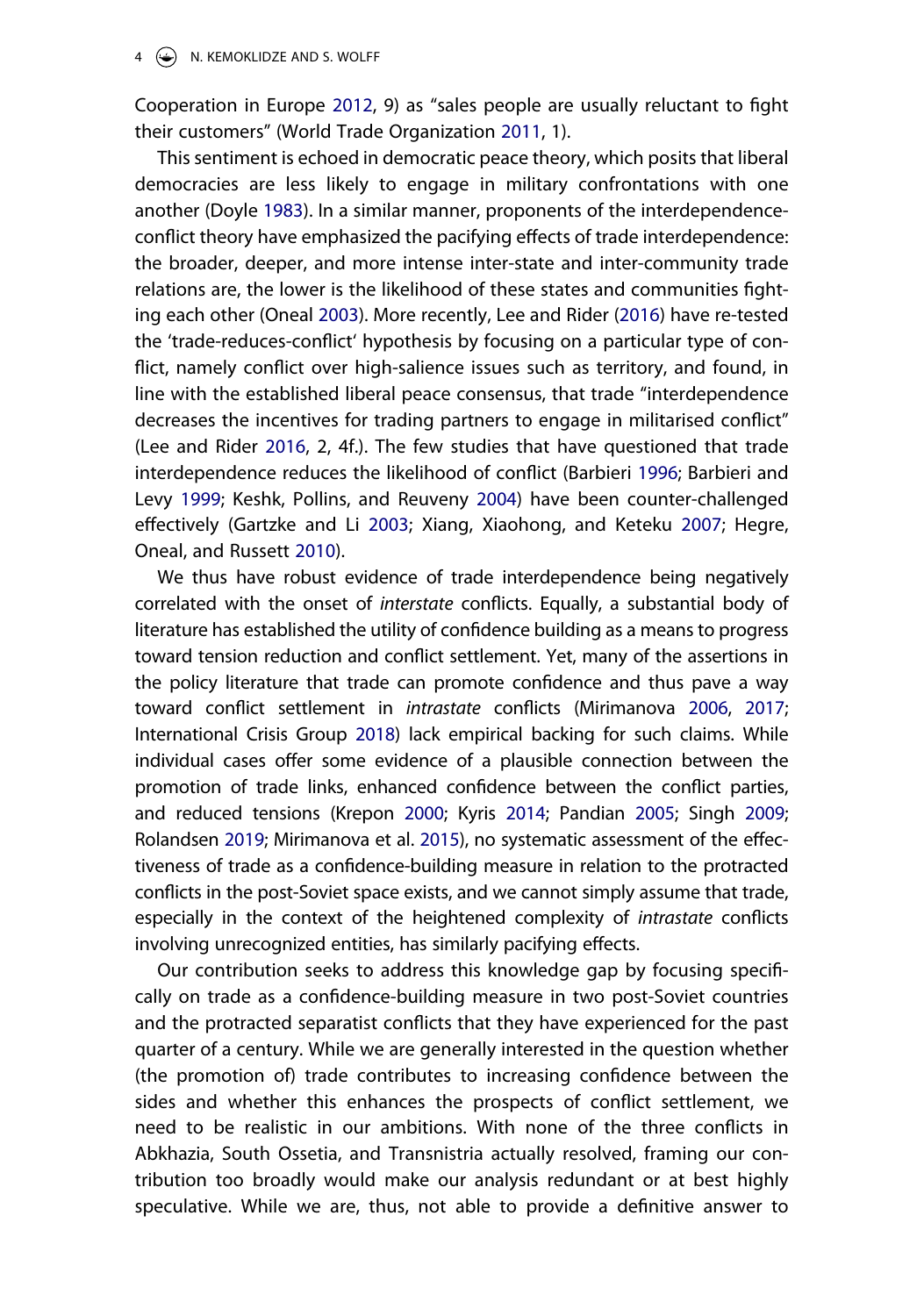these more general questions, our comparative approach within and across these three cases offers important insights into the conditions under which trade, and what kind of trade – regulated or unregulated – is likely to build confidence and whether such confidence in economic relations is likely to spill over into more political, and status-related, issues.

<span id="page-5-5"></span><span id="page-5-3"></span><span id="page-5-0"></span>This distinction between regulated and unregulated trade is a critical one for the cases we examine, and beyond them. The so-called de-facto or unrecognized states that are one of the actors in these conflicts have frequently been associated with large- and small-scale smuggling as one of the principle economic lifelines of regimes that have otherwise few options of revenue generation, which has been documented for both the post-Soviet cases (e.g., Chamberlain-Creanga and Allin [2010](#page-23-3); International Crisis Group 2006�; Istomin and Bolgova 2016; Kolstø 2006) and elsewhere (e.g., Hafeez 2014; Mylonas and Ahram 2015; Rolandsen [2019](#page-27-10)). At the same time, efforts have been under way over the years to regulate these trade flows with a view to curb organized criminal activity and to engage with business elites as a potential peacebuilding constituency without threatening the economic survival of the entities in question (e.g., Axyonova et al. [2018;](#page-23-4) Całus [2016b;](#page-23-5) Mirimanova [2006](#page-26-5); Popescu and Litra [2012](#page-27-11)). While one could argue that even unregulated trade can have confidence-building effects and thus contribute at least to tension reduction and de-escalation (Remler [2016;](#page-27-12) Wolff, Remler, and Davies [2017\)](#page-27-6), from the perspective of longer-term conflict settlement, regulated trade would appear as more promising and hence CBMs that seek to promote regulation in trade relationships should be preferable (Douglas and Wolff [2018](#page-24-6)). However, the more regulated trade relations become, the more the specter of potential recognition rises which poses difficulties for the parent states of unrecognized entities and their international partners (de Waal [2018](#page-24-10); Ker-Lindsay and Berg [2018](#page-25-7); Bouris and Kyris [2017](#page-23-6)), which in turn may stabilize a conflict situation on the ground, yet entrench a status quo in which conflict settlement becomes ever less important as the stable co-existence between an unrecognized entity and its parent state benefits multiple constituencies (Beyer [2010](#page-23-7); Beyer and Wolff [2016](#page-23-8); Wolff [2012\)](#page-27-13).

<span id="page-5-7"></span><span id="page-5-6"></span><span id="page-5-4"></span><span id="page-5-2"></span><span id="page-5-1"></span>In addressing the question when and how regulated and unregulated trade contributes to meaningful engagement between the conflict parties that can pave the way toward conflict settlement, we use three case studies as our primary empirical basis for the analysis that follows. Choosing the conflicts in Moldova (Transnistria) and Georgia (Abkhazia and South Ossetia) offers us a rich basis of empirical data given that we can look back at more than 25 years of attempts to build confidence between the conflict parties, including through trade. Yet, as noted above none of the three cases have seen substantial progress toward conflict settlement. While this requires us to scale down our ambition to understand the contribution of economic confidence building to conflict settlement, it also represents an opportunity to focus on the distinction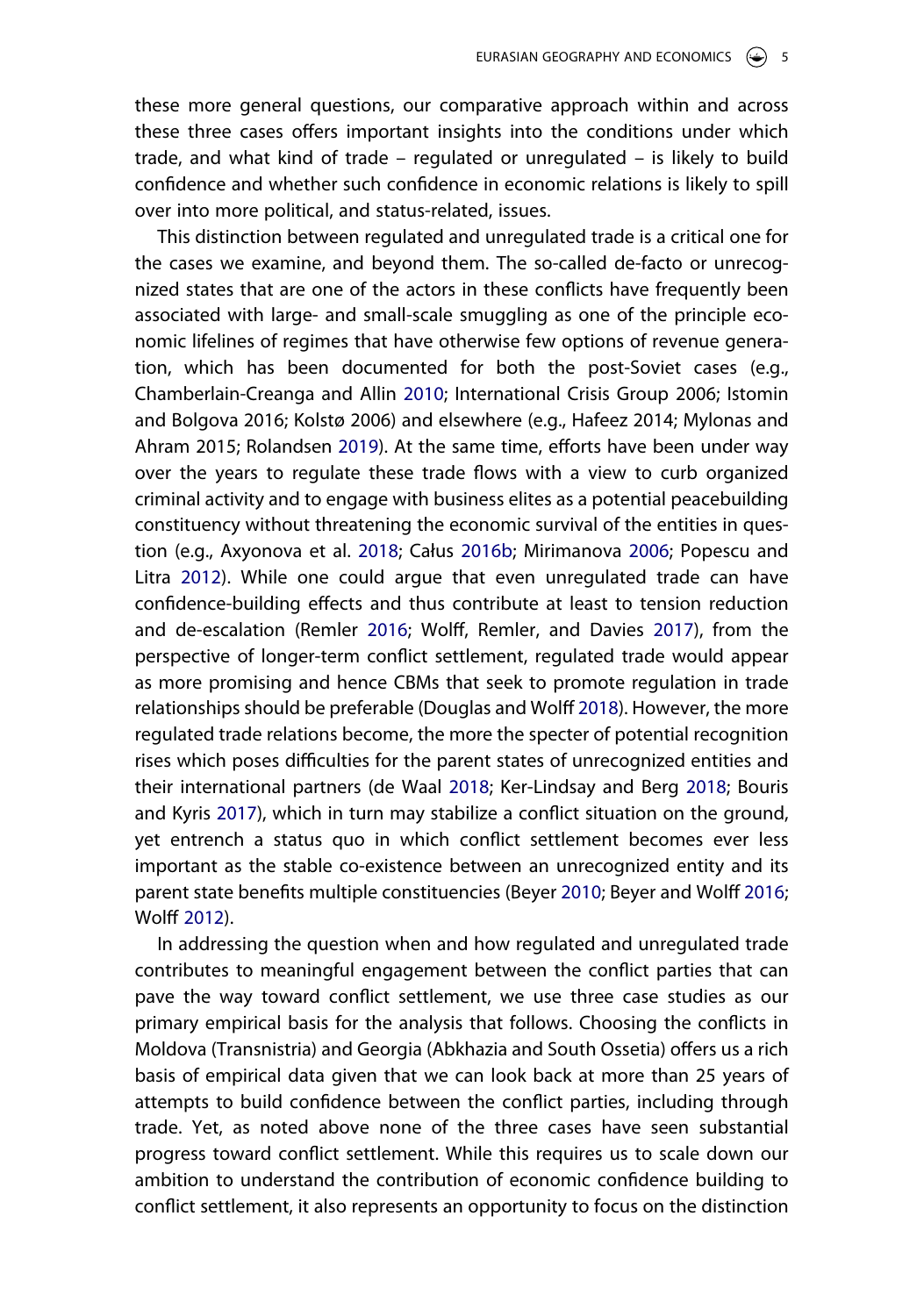$6 \quad \circledast$  N. KEMOKLIDZE AND S. WOLFF

between regulated and unregulated forms of trade and their respective effects. Across our three cases, we find sufficient variation in the relationship between these forms of trade and the levels of confidence being built and sustained, as well as their stabilizing, violence-reducing effects. This adds important nuance to an established, yet inconclusive debate on how to engage with unrecognized states, for what purpose and with what acceptable trade-offs. As such, our analysis and findings have importance beyond the three cases we study here. Ukraine currently faces important choices about whether and how to engage with the non-government-controlled areas of Donbas, and further afield governments, as well as regional and global actors, face similar dilemmas of engagement from Western Sahara to Somaliland, from Palestine to Kosovo and to Taiwan. While we do not claim that our findings here are transferable to any of these cases or that these cases do not have insights of their own to offer on these questions, our within-case and cross-case comparisons generate an important new hypothesis on the impact of regulated and unregulated trade on confidence building. Evidence from our analysis suggests that this hypothesis, and its underpinning causal mechanism, is highly plausible, but further research in other cases will be required before broader generalization is possible.

In terms of data, we rely on a wide range of sources and methods of data collection. We have followed events in all three cases closely for more than a decade, visited both Moldova and Georgia, and some of the conflict zones, on dozens of occasions, and worked with some of the institutions and organizations active in the field of confidence-building. We have thus built up significant and in-depth personal knowledge of each of the three cases. Additionally, we collected information from academic sources, reports by think tanks and NGOs, media reports, and statistical data from governmental and international organizations. We also conducted 29 interviews between 2016 and 2019 with government officials, representatives of international organizations, nongovernmental organizations, and individuals associated with the authorities in Abkhazia, South Ossetia, and Transnistria (see Appendix 1). We were thus able to triangulate our data between different sources and build a robust analytical narrative for each of our cases as a basis for the within-case and cross-case comparison upon which our study rests.

# **The case of Georgia**

From the late 1980s onwards, separatist tensions built up in both Abkhazia and South Ossetia which turned into violent conflicts in the wake of the dissolution of the Soviet Union. Ceasefires achieved in both conflicts through Russian mediation (1992 in South Ossetia, 1994 in Abkhazia) meant that Georgia effectively lost control over both regions (except for the Kodori gorge in Abkhazia). Until the Russia-Georgia war in August 2008, periods of relative calm were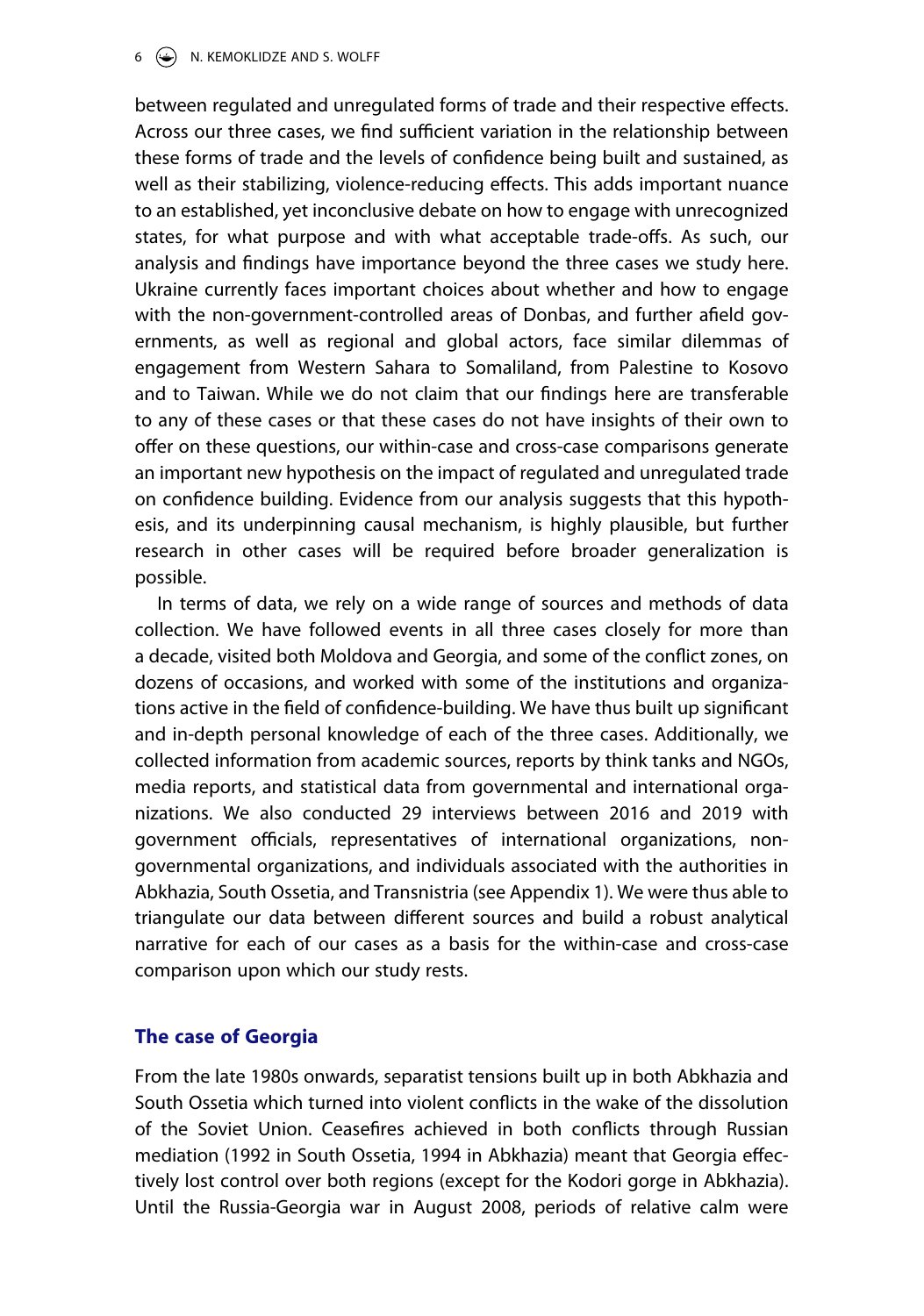pierced by periodic violent escalation. At the end of August 2008, Russia formally recognized Abkhazia and South Ossetia as independent states.

<span id="page-7-4"></span>Following the Rose Revolution in Georgia, which swept Mikheil Saakashvili to power, relations between Tbilisi and the two separatist regions had deteriorated from 2004 onwards, as had relations between Georgia and Russia. Consequently, "prospects for substantive progress in negotiations about status, security, or return of persons displaced by conflicts in the 1990s or the 2008 war" were considered "minimal" toward the end of Saakashvili's second term in office (Toal and Grono [2011](#page-27-14), 656). Since the Georgian Dream coalition came to power in 2012, Tbilisi has maintained a more conciliatory policy toward its breakaway regions (as well as Russia). The previous government's relatively aggressive rhetoric against Russia was significantly tempered down, the use of the word "occupation" by senior government officials was minimized, and Georgia renewed trade talks with its northern neighbor. This policy change also involved an easing of the security measures on the so-called Administrative Boundary Lines (ABLs), including re-opening of all initial six legal crossing points at Georgian-Abkhaz ABL in December 2012 as part of an agreement reached at the Geneva International Discussions (Interview 25).

# *Georgian–Abkhaz relations*

<span id="page-7-3"></span>Throughout the 1990s, contraband trade across the main transit route of the Enguri/Ingur river grew significantly, and according to some analysts (e.g., Kukhianidze, Kupatadze, and Gotsiridze [2004](#page-25-8); Mirimanova [2006](#page-26-5)) reached especially high levels in the period of 1998–2003 (which followed the deterioration of the security situation in the region and the escalation of violence in May 1998). According to some estimates, the turnover of goods between the sides had reached \$10–15m annually by 2006 (Baratelia [2011,](#page-23-9) 14). Moreover, although initially mainly ethnic Georgians from Gali participated in this transborder trade (Kolossov and O'Loughlin [2011](#page-25-9)), by 2005–6 some ethnic Abkhaz also traveled to Georgia to trade (Baratelia [2011,](#page-23-9) 14).

<span id="page-7-2"></span><span id="page-7-0"></span>In the aftermath of the crisis in summer 2006, when violence again significantly escalated, ABL crossing points were closed and the turnover of goods between the two sides reportedly shrunk more than ten-fold (Baratelia [2011](#page-23-9), 14). This had a negative impact on cross-border inter-community trade relations, especially in light of the slow but steady progress that had been made in the region over the preceding years.

<span id="page-7-1"></span>In 2007, Sergei Bagapsh, then de facto President of Abkhazia, signed a decree that any movement of commercial goods to and from the Georgian side was illegal (Charaia [2015](#page-23-10)). The ban was partially lifted in 2015 when Bagapsh's successor, Raul Khajimba, authorized hazelnut exports (International Crisis Group [2018](#page-25-4)). Georgia, too, considers almost all economic activities, including trade, on the territory of both Abkhazia and South Ossetia illegal under the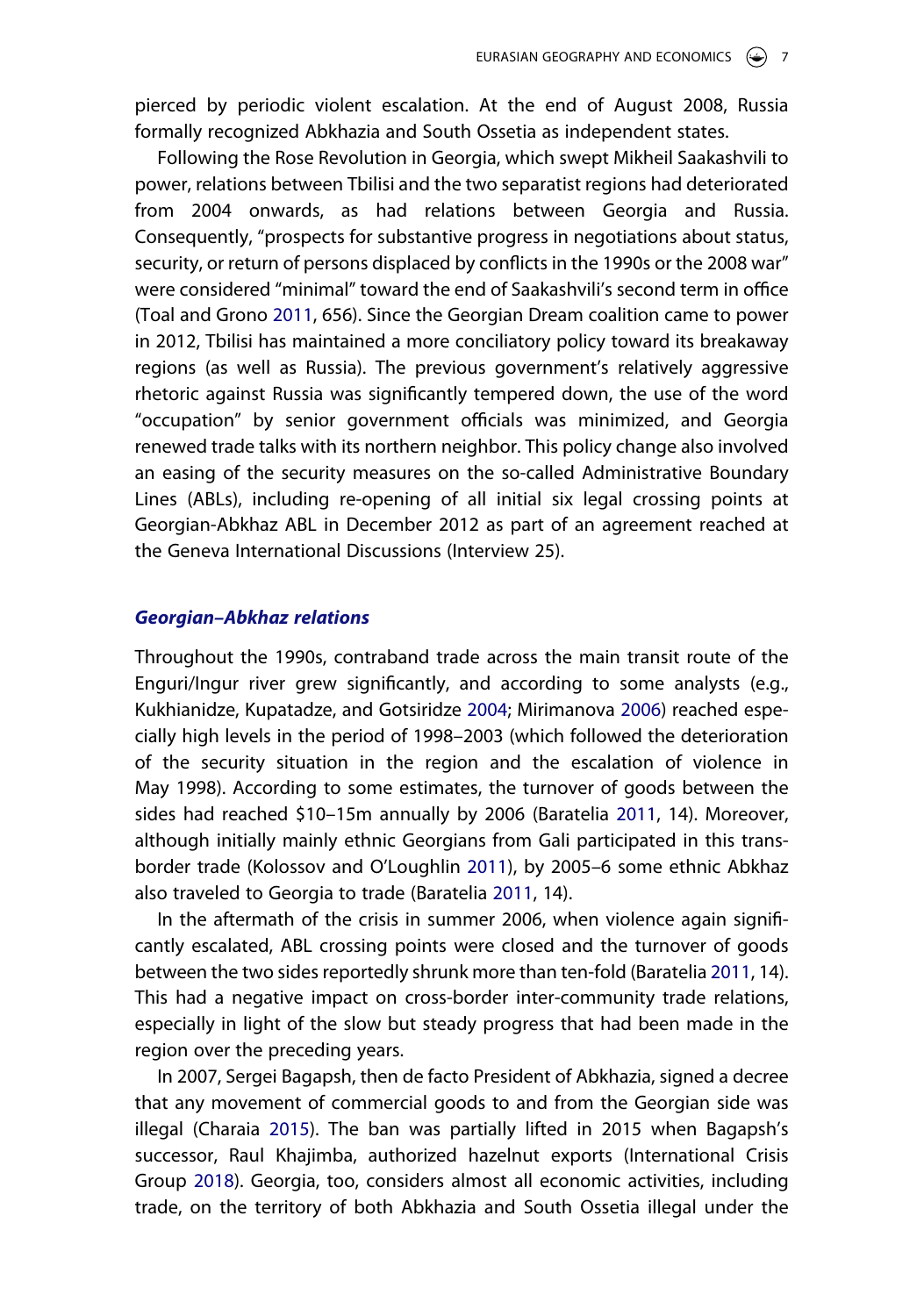#### $8 \quad (*)$  N. KEMOKLIDZE AND S. WOLFF

terms of the Law of Georgia on the Occupied Territories, but also views the movement of goods on the territory of Abkhazia as "domestic turnover" within Georgia (Charaia [2015](#page-23-10)).

<span id="page-8-2"></span>These official positions notwithstanding, unregulated, informal trade (i.e., smuggling) has continued. In 2013 this was estimated at around \$15m per year (Baratelia [2011](#page-23-9); Mirimanova [2015](#page-26-8)). As one official from the European Union Monitoring Mission in Georgia (EUMM) observed in 2016, "if you were to stand by the crossing points at Enguri/Ingur river, you will see that there is always some small-scale trade going on" (Interview 03).

Thus, trade between the sides was affected by conflict in two ways: each major military crisis led to significant trade disruption (the original secessionist war in 1992/3, the 1998 crisis, and the 2008 war with Russia), and after each such crisis the authorities on both sides partly encouraged, partly tolerated the rebuilding of trade links. Even after the 2008 war, the level of regulated and unregulated (or formal and informal) trade recovered to pre-war levels. Given the recurrent violent crises since the 1992/3 secessionist war, whatever trade links existed between the sides did not prevent the outbreak of major violence. In light of the only limited progress on normalization between the sides after the 2008 war, let alone any sustainable settlement, the question arises what accounts for this repeated absence of sustainable confidence building through trade?

A 2006 report by International Alert highlighted the potential positive impact that local, Gali-based small-business entrepreneurs might have on bridging the gap between Abkhaz and Georgian communities and potentially on changing the conflict dynamics (Mirimanova [2006](#page-26-5), 526–27). In their interviews, they mentioned the need for peace and trade to re-build relationships between the two sides: "We need to restore relationships between the Abkhaz and Georgians in Abkhazia. Nothing can do it better than joint business" (cited in Mirimanova [2006](#page-26-5), 529). People on the ground, thus, seemed to echo the proponents of the "trade-causes-peace argument". As one of the respondents of the study put it at the time, "[p]eople who have got a business are neither angry nor aggressive. They want to expand their business, and another war would mean losing everything again" (cited in Mirimanova [2006](#page-26-5), 529). Similar sentiments were highlighted also in surveys conducted in both Abkhazia and South Ossetia in 2010 (Kolossov and O'Loughlin [2011\)](#page-25-9). More recent reports, too, found that Georgian IDPs from Abkhazia and Abkhaz living in Abkhazia and in Georgia-controlled territory "under certain security guarantees, . . . will be happy to engage in bilateral business development, especially in trade, small-scale agriculture and small-scale services" (Macharashvili [2018,](#page-26-9) 3, 26).

<span id="page-8-1"></span><span id="page-8-0"></span>This local enthusiasm, however, has been curbed by developments in the international arena and Georgia's internal politics. Internationally, funding began to dry up as donors focused more on the crises in Afghanistan and Iraq (Klein and Pentikainen [2012](#page-25-10)) and bought into their own narrative of a stable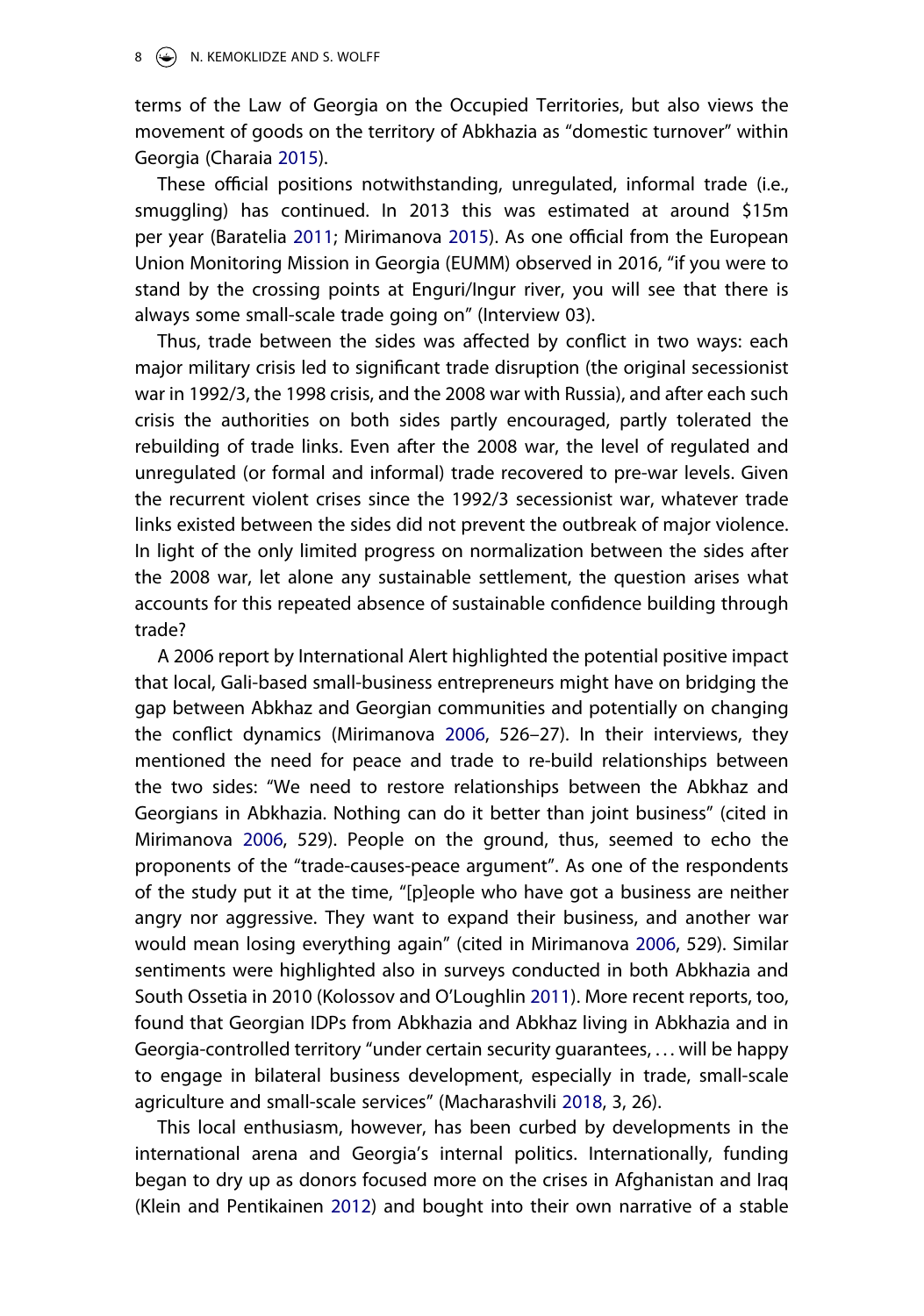status quo (Cohen [2012\)](#page-23-11). This coincided with the "Rose Revolution" which brought political change to Georgia in more than just generational terms. The new government under Mikheil Saakashvili viewed Russia as the main obstacle to conflict settlement and pursued a policy of internationalizing Georgia's conflicts in order to secure more substantial Western support, framing the conflict as Georgian-Russian rather than Georgian-Abkhaz. However, this approach also led to a deterioration of the relations with the Abkhaz who perceived it as a strategy to further isolate them (Cohen [2012\)](#page-23-11) and left little room for Georgian-Abkhaz dialogue. Combined with a deterioration in relations between Russia and the West and Western disengagement from the region, this meant that authorities in Tbilisi and Sokhumi/Sukhum had little interest in exploring any confidence-building effects of trade and viewed civil society initiatives as un- if not counter-productive and, therefore, less welcome (Cohen [2012](#page-23-11); also Interview 07).

<span id="page-9-0"></span>As the political and security situation around Abkhazia further deteriorated in the spring of 2008, the Georgia and its European partners made a fresh attempt at utilizing trade as a CBM. In March 2008, Saakashvili proposed to turn the Gali and Ochamchire districts in Abkhazia into "free economic zones" as part of his government's new peace plan for Abkhazia. Economic relations were also an important part of the second stage of the three-phase peace plan proposed by then German Foreign Minister Frank-Walter Steinmeier during his visitsto Tbilisi, Sokhumi/Sukhum, and Moscow in July 2008. Both initiatives, however, collapsed in the wake of war between Georgia and Russia in August 2008 (Fuller [2008\)](#page-24-11).

<span id="page-9-1"></span>It took a decade before interest in the regulation of informal economic activities across the ABLs was renewed and before any serious consideration of the potential of trade for building and sustaining confidence was back on the agenda with the publication of "A Step to a Better Future" – a Georgian peace initiative made public in April 2018. As a senior Georgian government official explained, there are 3 major dimensions to this peace initiative: to facilitate trade across the conflict divides, making education opportunities more accessible, and making different services more accessible to the residents of the occupied territories (Interview 25).

<span id="page-9-2"></span>Under the trade facilitation dimension of this initiative, goods produced in Abkhazia and South Ossetia can be transported to "the Georgian-controlled territories, using status-neutral labeling". As the document states, "[i]n particular, it may be sufficient to include only the name of the producer, the name of the city/settlement (e.g. Sukhumi, Gagra, etc.) and/or address (street, number) on the product.... The name of the product and other information on the label may also be placed in the Abkhazian language" (Office of the State Minister of Georgia for Reconciliation and Civic Equality [2018](#page-26-10), 14f.). Furthermore, the 2014 "Produced in Georgia" program includes the "Enterprise for a Better Future" subprogram which offers business development grants, including for cross-ABL projects (Interviews 24, 26). In addition, a Special Independent Fund was to be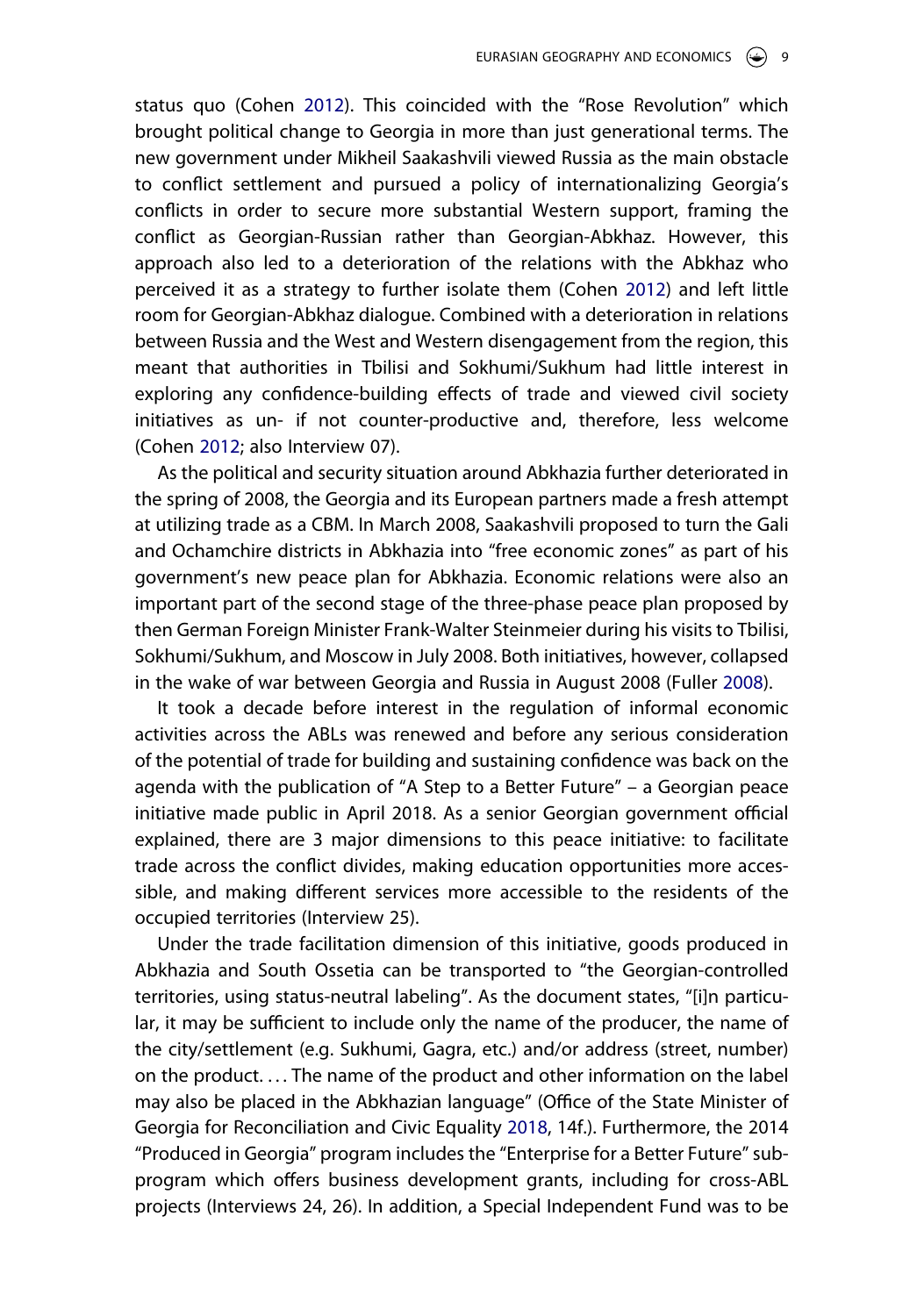established in order to "mobilise financial resources and contributions from different donors and actors, international partners and private organisations, to serve the purpose of facilitating trade across the dividing lines" (Office of the State Minister of Georgia for Reconciliation and Civic Equality [2018,](#page-26-10) 14f.). These initiatives could pave the way to potential Abkhaz involvement in Georgia's Association Agreement (AA) with the EU and the related Deep and Comprehensive Free Trade Area (DCFTA), yet no tangible progress has been made in this direction to date (Interviews 23, 25, 27).

### *Georgian–Ossetian relations*

<span id="page-10-2"></span>As in Abkhazia, the seemingly "frozen" nature of the conflict led to both a lack of regulation of economic relations and a flourishing of unregulated, informal economic activity in the form of smuggling goods, drugs, weapons, and people for much of the 1990s and early 2000s (International Crisis Group [2004a](#page-25-11), 9; Kartli [2017\)](#page-25-12). Illegal trade was thriving because neither Georgia nor South Ossetia were willing to cooperate on regulating it under any legal framework. South Ossetia would not let Georgian customs officials on its territory and Georgia would not set up customs control checkpoints on their side of the ABL in order not to grant any legitimacy to the Ossetian claim of independence (International Crisis Group [2004a](#page-25-11), 10). Moreover, authorities on both sides as well as Russian troops stationed in South Ossetia profited significantly from smuggling operations (Kukhianidze, Kupatadze, and Gotsiridze [2004;](#page-25-8) International Crisis Group [2004a\)](#page-25-11), which further limited any incentives for formal trade regulation.

<span id="page-10-1"></span>Located on a highway, which links the Georgian-controlled Gori to Tskhinvali in South Ossetia, Ergneti market was one such place where unregulated (or informal) trade was taking place. It gained particular prominence after 1999 when smuggling alcohol from Georgia to Russia became less profitable and instead people started smuggling cigarettes, petrol, stolen cars, agricultural and industrial products into Georgia via Ergneti, while Georgian agricultural produce would end up in Russia through the Ergneti route (Mirimanova [2006,](#page-26-5) 535). Since the goods were not taxed, prices for them were among some of the lowest in the region. Ergneti market quickly turned into "a price-setting mechanism for the entire region", providing a rather "reliable source of income for thousands of Ossetians and Georgians" (Mirimanova [2006,](#page-26-5) 535; Anonymous [2014\)](#page-23-12). According to some estimates, annual turnover at Ergneti market was between \$101–133m (Mirimanova [2006](#page-26-5), 535; Kukhianidze, Kupatadze, and Gotsiridze [2004,](#page-25-8) 19) in the early 2000s.

<span id="page-10-0"></span>Ergneti market was largely perceived as "an important development mechanism in South Ossetia, with significant peacebuilding implications" and even authorities in Tbilisi and Tskhinvali acknowledged at the time "that the organisation of Ergneti market had been their main achievement" (Mirimanova [2006](#page-26-5),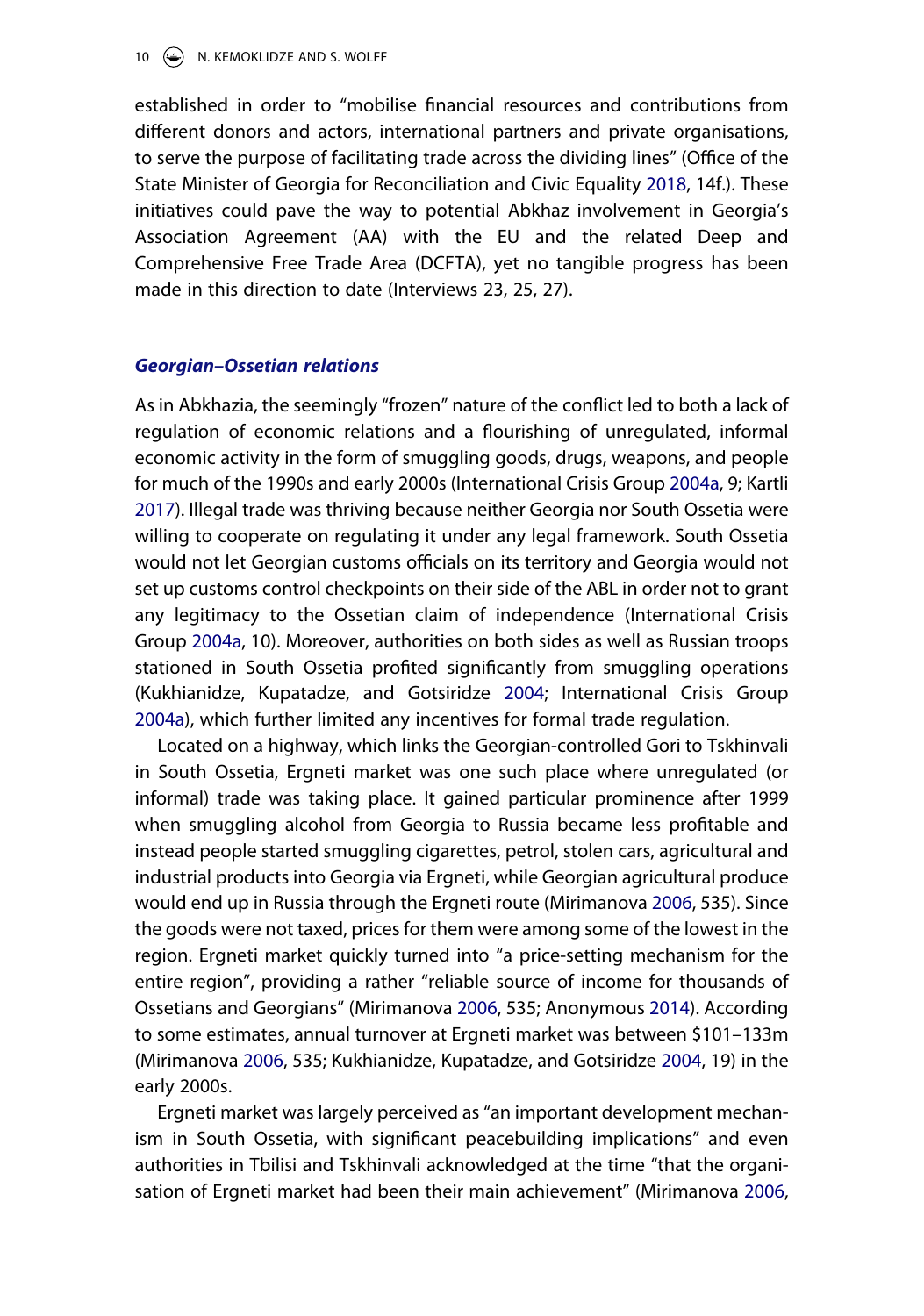535). As trust plays an important part in business, flourishing trade increased the quality of trust (Interview 20).

However, after the 2003 "Rose Revolution", the Georgian government took the issue of illegal smuggling more seriously and by early June 2004 Ergneti market had been closed down. While Georgian customs reportedly claimed a fourfold increase in revenue (International Crisis Group [2004a](#page-25-11), 10f.; factcheck.ge [2019\)](#page-24-12), relations between ethnic Georgians and Ossetians in the conflict zone further deteriorated and eventually resulted in the brief outbreak of violence in summer 2004. Livelihoods of the local population on both sides of the ABL were also negatively affected as their only source of income evaporated. More importantly, however, "the market was a means for average Georgians and Ossetians to meet, build contacts, and identify common interests after the war years [of the early 1990s]" (International Crisis Group [2004a,](#page-25-11) 10f.).

At the time as well as since then, many have criticized the decision by Saakashvili's government to close this market down. As one of our sources makes clear, "up to 3,000 people, both ethnic Georgians and Ossetians were involved in this market one way or another . . . this is a huge number for such a small region as South Ossetia. It served as a place of inter-ethnic mixing through trade" (Interview 07).

<span id="page-11-1"></span>The importance of the Ergneti market was also recognized by Bidzina Ivanishvili during the 2012 parliamentary election campaign as he pledged to re-open it (Mielnikiewicz and Rimple [2013;](#page-26-11) see also Anonymous [2014](#page-23-12); Kunchulia [2014\)](#page-25-13). However, although ordinary people in South Ossetia seemed to be open to this idea, authorities in Tskhinvali were less enthusiastic. Boris Chochiev, South Ossetia's de-facto prime minister at the time, claimed that restoring crossborder trade "would bring 'great harm to the Republic of South Ossetia'" (quoted in Mielnikiewicz and Rimple [2013\)](#page-26-11). This political reluctance, combined with the volatile security situation at the ABL and its subsequent borderisation, has made it impossible to recreate the Ergneti market (factcheck.ge [2019](#page-24-12); Tukhiashvili [2013](#page-27-15) see also Interview 25).

<span id="page-11-3"></span><span id="page-11-2"></span><span id="page-11-0"></span>However, in another implicit recognition of the benefits of the trade relations that the market had helped to sustain, there has been an attempt to create an Ergneti-style market near the Georgian-Abkhaz ABL. Located in the Georgian village of Rukhi near the Enguri/Ingur bridge, the initiative was praised by many of our Georgian government interlocutors at the time of its opening in 2016. However, a year later, there was an acknowledgment that "the expectations we had [about Rukhi trade centre] haven't materialised ... It had big potential ... But unfortunately, our attempt to turn it into a multi-purpose . . . market didn't work" (Interview 20).

By 2018, however, the idea was back on the agenda when "A Step to a Better Future" envisaged the creation of "Special Economic Zones" in Rukhi and Ergneti with several "service-oriented public institutions" such as "offices of the Revenue Service, commercial banks, currency exchanges, and notary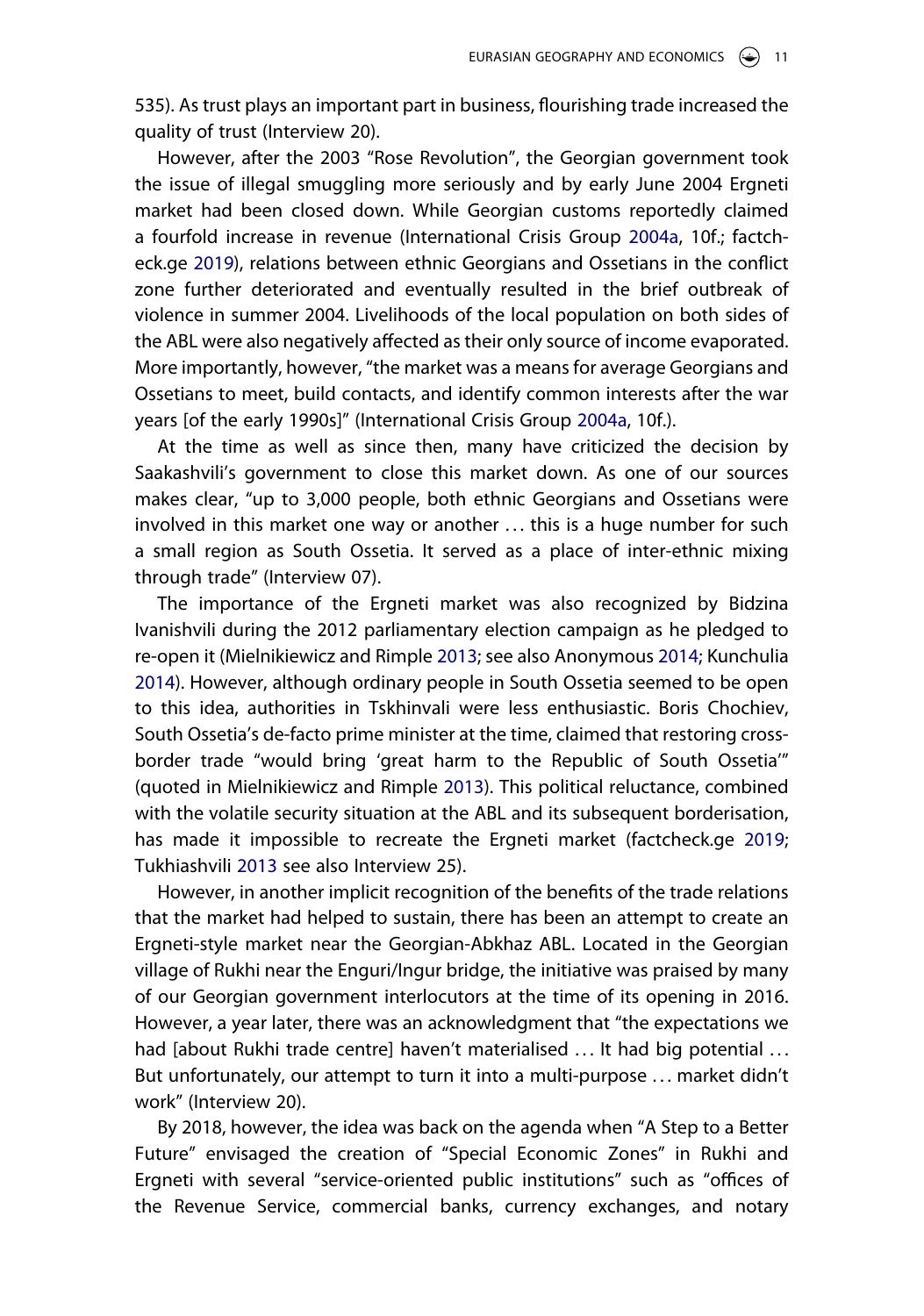#### 12 (a) N. KEMOKLIDZE AND S. WOLFF

services to be opened in the two villages. In addition, agricultural and auto markets are to be built in these areas, along with a multi-functional training center, a business incubator, and a free industrial zone" (OC Media [2018a](#page-26-12)).

<span id="page-12-0"></span>It is possible that a Rukhi-type trade center in Ergneti has a better chance of success than it did in Abkhazia. One of the reasons is that the population of South Ossetia largely depends on imports from Georgia, especially during the harsh winter period when the Roki Tunnel connecting South Ossetia to the Russian Federation is often closed. The products in Gori (on the Georgiacontrolled territory) are reportedly two to three times cheaper than the same products in Tskhinvali, and "up to five times" cheaper than products imported from Russia (International Crisis Group [2018](#page-25-4), 6).

These nascent renewed trade relations, however, are severely hampered by Russia's borderisation policy in South Ossetia (Interview 15). As one EUMM official (Interview 03) pointed out, despite the fact that "people are used to living together" new wired fences significantly hinder the freedom of movement of local populations. Currently, only some 4,000 people with permanent residence in Akhalgoni, the only majority ethnic-Georgian town in South Ossetia, are allowed to cross into Georgia-controlled territories (Interviews 03, 16).

Despite these restrictions, trade has been on the rise between South Ossetia and Georgia since 2015. On average, up to 1,500 tonnes of cargo arrive in Akhalgori, "the only crossing for motor vehicles . . . connecting the South Ossetian town of Akhalgori to the Mtskheta-Mtianeti region of Georgia", every month (International Crisis Group [2018,](#page-25-4) 5f.). According to South Ossetian regulations, everyone who passes through the checkpoint has to operate within the imposed limit of 50 kg per person on goods they can take back to South Ossetia. In 2017, de facto authorities tried to restrict these weight limits even further; however, this was met with a series of boycotts by truck drivers "that emptied South Ossetian markets" and forced de facto authorities to reconsider further restrictions (International Crisis Group [2018](#page-25-4), 6).

<span id="page-12-1"></span>In February 2017, Georgian and Russian authorities also announced negotiations about the possible formalization of a transport link that would go through the Roki Tunnel, which links South Ossetia to North Ossetia (Russian Federation) and was initially envisaged in the 2011 customs agreement – "a precondition for Georgia giving the green-light to Russia's World Trade Organisation membership that year" (OC Media [2018b\)](#page-26-13). Officially known as the "Agreement between the Government of Georgia and the Government of the Russian Federation on the Basic Principles for a Mechanism of Customs Administration and Monitoring of Trade in Goods", the accord was brokered by Swiss mediators and envisions opening of three trade corridors that will go through the Kazbegi-Upper Lars crossing, the Roki Tunnel, and along the de-facto Black Sea border between Russia and Abkhazia (Civil Georgia 2011). According to this agreement, a neutral third party – Société Générale de Surveillance (SGS), a multinational company with headquarters in Geneva – would "be tasked with monitoring the goods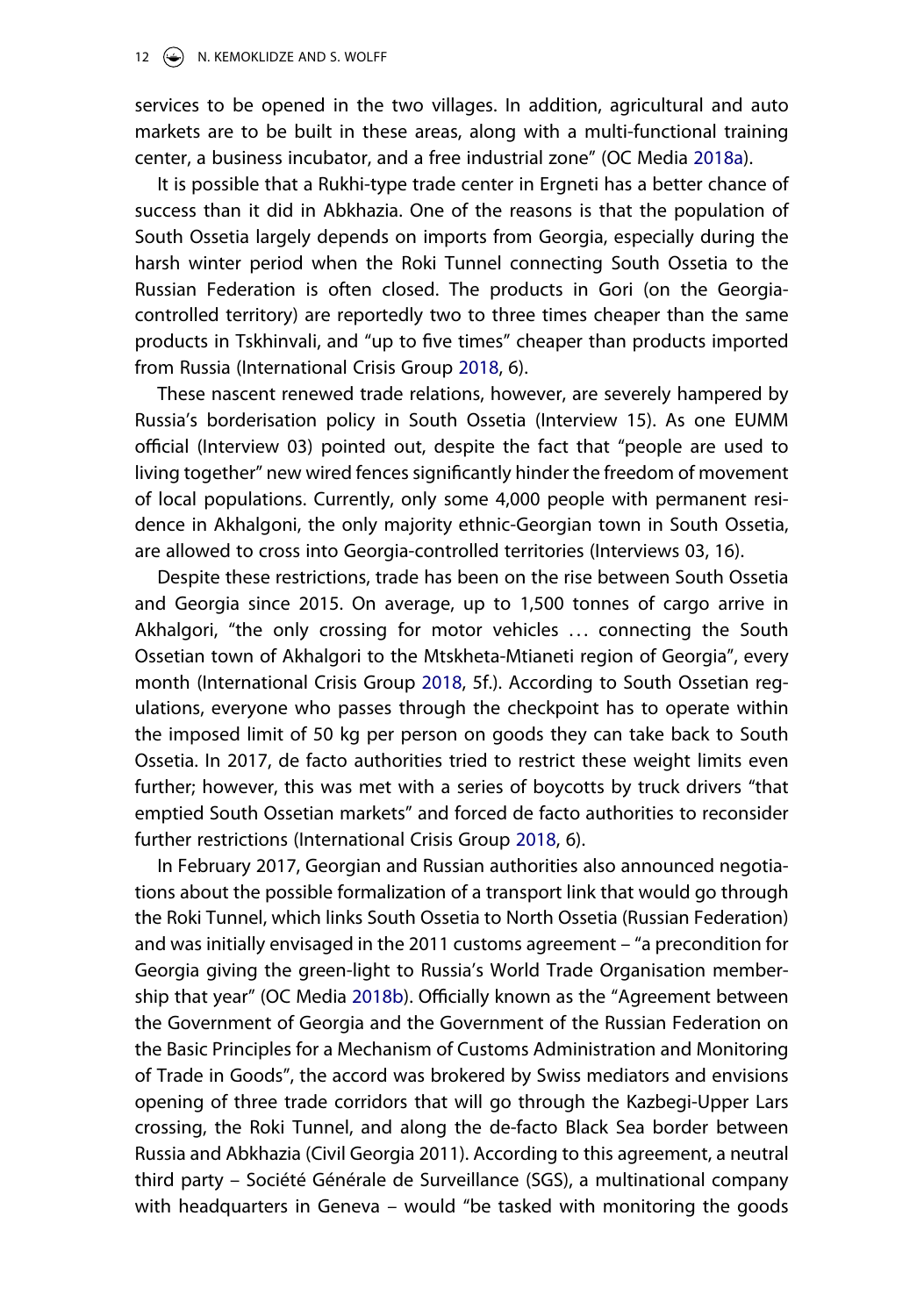<span id="page-13-1"></span><span id="page-13-0"></span>entering in and coming out of the trade corridors" (Bilanishvili [2018](#page-23-13)). For years, the negotiation process on the implementation of this agreement was stalled, but after months of intense talks, "in December 2017, Georgia unexpectedly signed its contract with SGS", followed by Moscow in May 2018 (International Crisis Group [2018,](#page-25-4) 16). By February 2019, it seemed that the formal procedures necessary to start "the practical implementation of the agreement were completed" (JAM News [2019](#page-26-14)), but this has not yet resulted in the opening of the crossings on the territories of Abkhazia and South Ossetia. In fact, at the State Ministry of Georgia for Reconciliation and Civic Equality officials were quick to point out that the implementation of this agreement was a separate matter and had nothing to do with the government's 2018 "A Step to a Better Future" peace initiative (Interview 27).

At the moment it seems that the opening of the trade corridor through South Ossetia might only be possible in emergency situations, as was the case in November 2016. In a mountainous region prone to landslides and avalanches, this would still be a significant step forward. While there remain a lot of questions regarding status-related issues concerning passport control and customs at the checkpoint, the fact that this discussion has even got to this point is worth of some optimism. With rapidly falling Russian financial assistance, this transit trade corridor might solve at least some of South Ossetia's financial woes. From Tbilisi's perspective, "[i]t could help unlock the region, which has remained [largely] isolated since the 2008 war" and remains "highly dependent on Russia's security support" (International Crisis Group [2018,](#page-25-4) 22).

# **The case of Moldova**

With a territory of only 12.4% and a population of 15.2% of the then Moldovan Socialist Soviet Republic, today's Transnistria and Bender/Bendery together accounted for about 40% of the union republic's gross national product in 1990. The region provided transport links to Ukraine's seaport of Odessa and the Donetsk region in eastern Ukraine, was industrially highly developed, and hosted the largest hydroelectric power station generating 85–90% of Moldova's electricity. Transnistria's de-facto secession in 1992–3 thus affected the rest of Moldova not only politically but also economically in a much more significant way than similar developments in Georgia. Already one of the smallest economies in the former Soviet Union, Moldova's economy was now split "into two even smaller economies" and the country experienced "one of the steepest economic declines" among former Soviet republics (World Bank [1998,](#page-27-16) 3f.). Subsequently, Transnistria embarked on a path of decoupling its economic institutions from the rest of the country establishing its own central bank, issued its own currency, and set up separate customs services.

<span id="page-13-2"></span>However, "the level of integration prior to the conflict was so high that trade links have been partially maintained despite all the difficulties, and the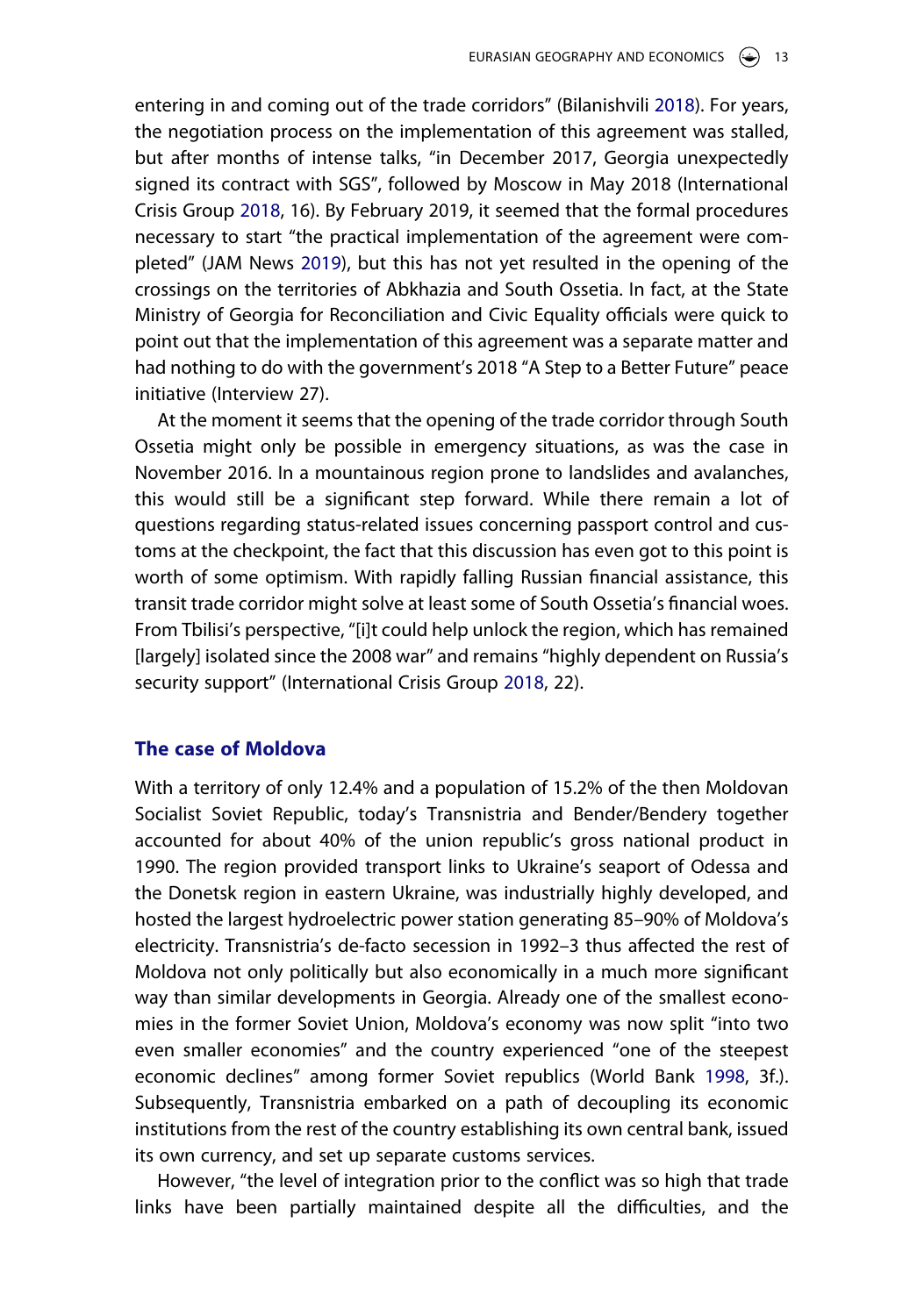<span id="page-14-2"></span>exchange of goods remain[ed] rather intensive" throughout much of the 1990s (World Bank [1998,](#page-27-16) 6; see also Prohnitchi and Lupusor [2013\)](#page-27-17). As one of our Transnistrian interlocutors pointed out, "we had a war, but we still had [intercommunity] trade. War stopped and trade continued" (Interview 12). In fact, trade not only continued, but from the mid-1990s onwards a degree of economic (re-) integration has always been a reality. At the time, this coincided with a shift in Russian foreign policy toward more diplomacy (International Crisis Group [2004b](#page-25-14), 5f.). As a result, relations between both Moldova and Russia and Moldova and Transnistria improved, and several agreements were signed between Chisinau and Tiraspol, including an agreement on regulating the monetary and credit systems. As part of this agreement, Moldova opened a branch of its National Bank office in Tiraspol. This was followed by a customs agreement which abolished customs posts between the sides and established joint customs points at the border with Ukraine. Although Chisinau also shared customs stamps and seals with Tiraspol (International Crisis Group [2004b](#page-25-14), 15; World Bank [1998,](#page-27-16) iif.), the customs agreement did not achieve a common customs space, but it simply legalized large-scale smuggling via Transnistria. Similar to Georgia, this created and entrenched powerful vested interests in Transnistria and Moldova, as well as in Ukraine and Russia, keen on maintaining the status quo. In fact, as one EU official put it, the current situation in Transnistria is "one of comfort rather than a conflict. There is nothing to fight about. All there is are vested economic interests" (Interview 04).

<span id="page-14-1"></span><span id="page-14-0"></span>The lucrative economic situation of the late 1990s began to change from 2001 onwards as the newly elected president, Vladimir Voronin (in office 2001–2009) tried to use political and economic pressure to coerce Tiraspol into a settlement, additionally hoping for parallel Russian pressure on Transnistria in the context of the so-called Kozak plan (Beyer and Wolff [2016\)](#page-23-8). As this initiative faltered in 2003 in the wake of Western pressure on Voronin and his own fears of losing power given the popular discontent with the settlement proposed in the Kozak plan (Hill [2012](#page-25-15)), Voronin's "European turn" facilitated further measures that increased economic pressure on Transnistria. The first step in this direction was the introduction of new customs stamps and seals in line with WTO standards (International Crisis Group [2004b,](#page-25-14) 7). This was followed by the signing of a number of Protocols between Moldova and Ukraine in 2003, which demanded that goods transported through the Ukrainian-Moldovan border, including its Transnistrian segment, have official customs documents issued by Chisinau. However, in accordance with this new rule, Transnistrian enterprises could register with the Moldovan State Registration Chamber and receive certificates of origin from the Moldovan Chamber of Commerce and Industry. With approximately 1,000 Transnistrian companies registering this way over the following decade (Interview 08), economic relations between Moldova and Transnistria further consolidated, which, in turn, contributed to the stabilization of the status quo, political tensions notwithstanding.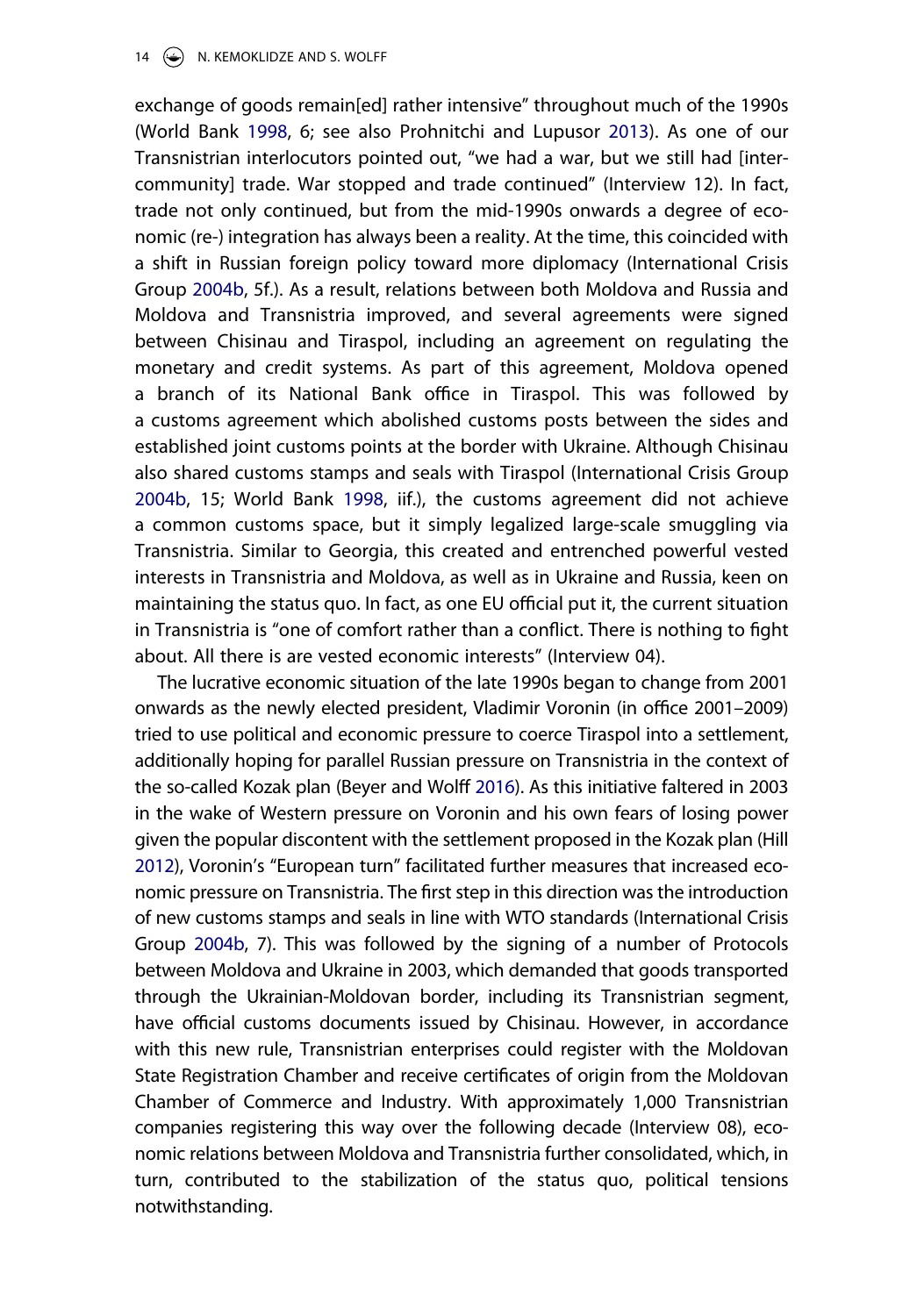In the wake of the Orange Revolution in Ukraine in 2004, and a subsequent Ukrainian conflict settlement initiative, the so-called Yushchenko Plan, several agreements were signed that had significant implications for Transnistria. On 7 October 2005, a Memorandum of Understanding between the European Commission and the Moldovan and Ukrainian Governments established the legal basis for the EU Border Assistance Mission to Moldova and Ukraine (EUBAM), which was launched later that year. This was followed by another agreement between Chisinau and Kyiv on 30 December 2005 "on normalizing the trade regime" on the border between the two countries (Socor [2006](#page-27-18)).

<span id="page-15-2"></span>Despite political tensions, trade relations continued and acquired a new dimension as Chisinau intensified its efforts to establish stronger relations with the EU, which are also seen as "the necessary precondition for the country's sustainable reintegration" (Groza [2015,](#page-24-13) 5, also Interviews 08, 09, 16). Particularly important in this context were the launch of the EU's Eastern Partnership (EaP) program, which saw Moldova beginning to negotiate its own AA and the related DCFTA from 2010 onwards under a government of the Alliance for European Integration which had succeeded Voronin's communist government in 2009 in events akin to yet another color revolution in the post-Soviet space.

<span id="page-15-1"></span><span id="page-15-0"></span>Crucially, and in clear difference to Georgia, Chisinau invited Tiraspol to participate in this Moldova-EU negotiation process as observers after a change in government in Tiraspol from long-term leader Igor Smirnov (in power since 1991) to Yevgeny Shevchuk (in office 2011–16) in December 2011(Gumene [2019;](#page-24-14) Interviews 04, 13). For Chisinau it was important to apply the AA throughout the entire country, including Transnistria (Groza [2015](#page-24-13), 5 see also Interviews 01, 02, 04). The negotiations were completed in 2013, and in June 2014, Moldova and the EU signed the AA, the application of which, together with the DCFTA, provisionally started from September 2014. By that time, the EU Council had decided to extend the Autonomous Trade Preferences (ATPs) offered to Moldova (including Transnistria) since 2008 until the end of 2015 when they were to be replaced by the DCFTA from 1 January 2016 (Groza [2015](#page-24-13); Całus [2016b\)](#page-23-5). Under this scheme, Moldova and Transnistria "could export certain quotas of their goods to the EU market without paying customs fees" (Całus [2016b](#page-23-5)). Already in 2012, for instance, Transnistria's exports to the EU accounted for just under 30% of all exports (Prohnitchi and Lupusor [2013](#page-27-17)). Just three years later, "the economic interest of the Transnistrian region is linked, with over 70%, to the Western economic space" and that without the DCFTA Transnistrian budget "could lose about 50 million USD, which would represent about 5% of the GDP" (Groza [2015](#page-24-13), 6; see also Całus [2016b\)](#page-23-5). However, despite economic rationality seemingly pointing toward Transnistria participating in the DCFTA, its authorities continuously insisted on the region's economic and trade links with Russia and the Eurasian Economic Union (EEU). In fact, as one official argued at the time, "the extension of the implementation of the Association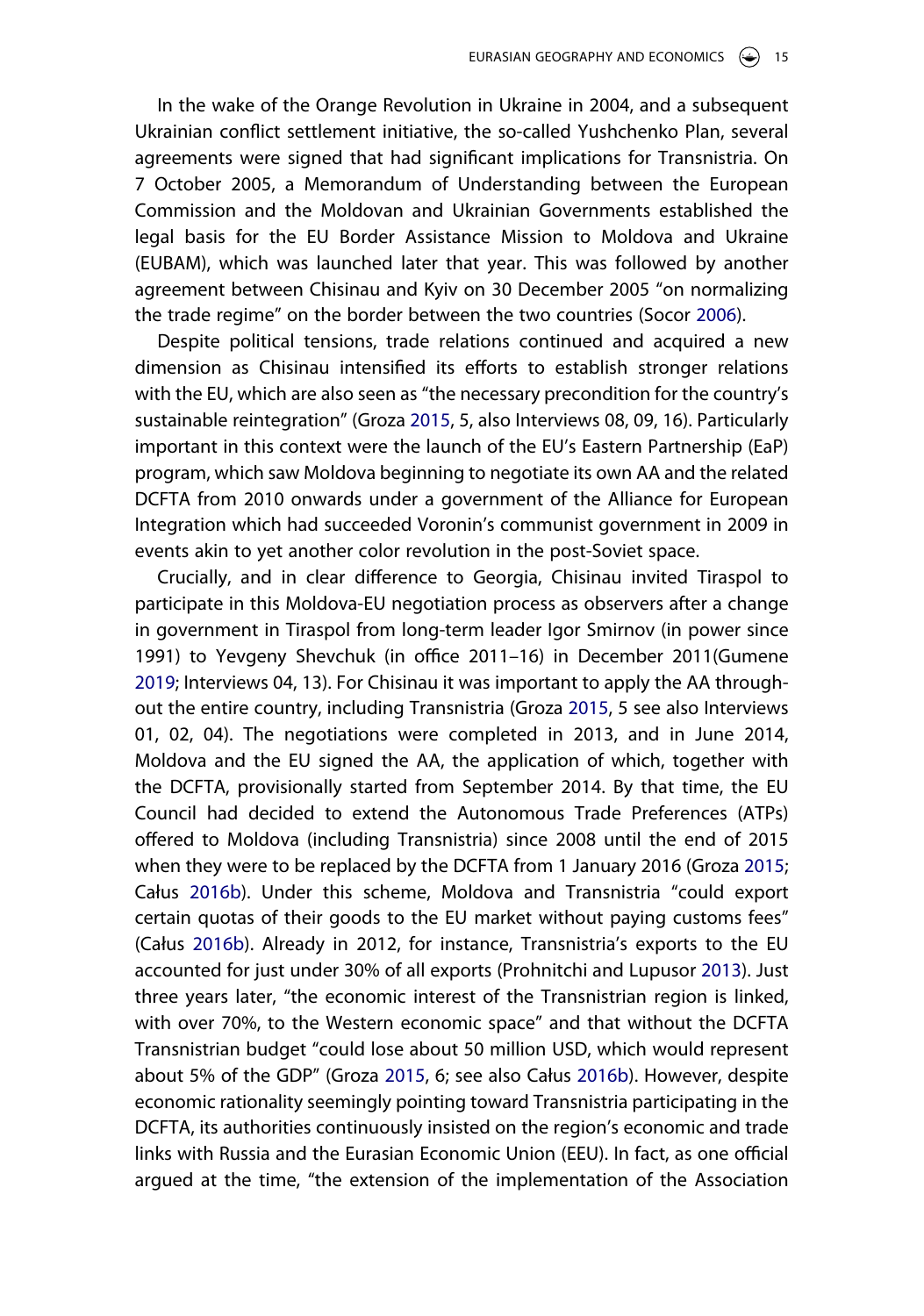Agreement into the Transnistrian region would be part of a geopolitical war against Transnistria" (quoted in Groza [2015](#page-24-13), 6).

<span id="page-16-0"></span>Thus, it seemed that Transnistrian authorities were not willing to make any concessions on this issue and were to miss out on having access to EU markets. In the early period after the EU and Moldova started negotiations on the AA in 2010, the Transnistrian side generally did not seem to appreciate the potential magnitude of the (negative) impact of being left out of a DCFTA with the EU, nor did political and economic dependence on Russia help to change this generally anti-DCFTA attitude until 2015 (Lupusor [2015;](#page-26-15) Całus [2016a;](#page-23-14) Interviews 04, 13). The critical role of the knowledge gap was recognized by the EU, and the British Embassy in Chisinau, in particular, organized training events to raise awareness of the DCFTA in the Transnistrian business community. Over time, capacity building was intensified especially at the level of working jointly with the Moldovan and Transnistrian chambers of commerce on trade relations and the impact of the DCFTA. This created both greater awareness on the Transnistrian side of the challenges and opportunities presented by DCFTA implementation and helped to put into place a broader coalition of actors on the left bank willing to reach a compromise with the EU.<sup>[1](#page-22-0)</sup> Thus, following intensive negotiations between Brussels and Tiraspol, a deal was reached in December 2015 under which the EU accepted the inclusion of Transnistria into the application of the DCFTA for Moldova as of 1 January 2016 (Gumene [2019](#page-24-14); Interviews 04, 13, 27).

<span id="page-16-1"></span>While Tiraspol is strengthening its ties with the EU, even if rather unwillingly, there is hope in Chisinau and in Brussels and Vienna that this might lead to stronger ties with Moldova as well. However, the change in Transnistria's economic policy orientation toward the EU does not necessarily indicate its willingness to reintegrate with Moldova. On the east bank of the Nistru/ Dniester, there is widespread acknowledgment that "the EU is an important trading partner" they cannot afford to lose (Interviews 11–13, 19). Indeed, Transnistria's exports to EU countries have overtaken its exports to the EEU. This has created some tensions, as one of our interlocutors pointed out, "on the one hand, we want to have free trade with the EU which implies harmonisation of our legislation in accordance with EU standards, but at the same time we are intrinsically linked with Russia and the EEU ... so we have to balance all this" (Interview 12). Part of this balancing act is the extension of the DCFTA to Transnistria because it further consolidates economic relations between Moldova and Transnistria, stabilizes the latter economically as well as socially and politically, and demonstrates that (economic) engagement with Moldova and the EU is not equivalent to severing ties with Russia (cf. de Waal [2016\)](#page-24-15). This is critical for the stability of the Transnistrian economy which in 2017 depended for more than 60% of its exports on access to EU markets and for just under 75% of its imports on CIS countries, with 34% of imports being oil and gas, which in turn make exports to the EU competitive (see Gumene [2019](#page-24-14); Interview 27).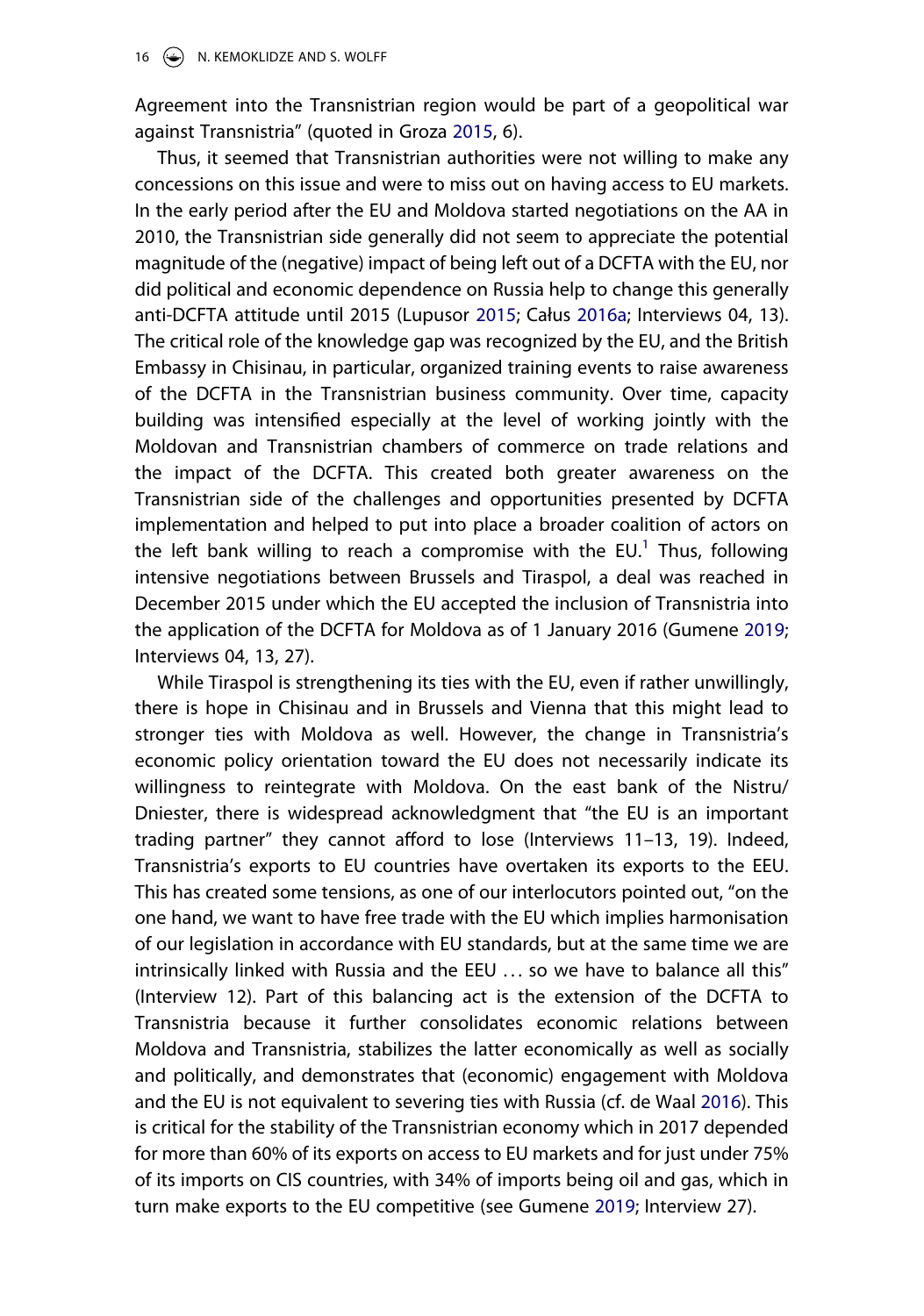<span id="page-17-1"></span><span id="page-17-0"></span>These issues around the DCFTA, and the ups and downs in trade relations between Moldova and Transnistria in the 1990s and 2000s more generally, indicate, that the quality of economic relations depends, like in the case of Georgia, as much on domestic politics as on the geopolitics surrounding the conflict (Ademmer, Delcour, and Wolczuk [2016;](#page-23-15) Beyer [2010;](#page-23-7) Beyer and Wolff [2016](#page-23-8); Douglas and Wolff [2018\)](#page-24-6). Equally importantly, Transnistria's economy almost entirely depends on trade, remittances, and Russian subsidies. Tiraspol uses income from exports (rather than taxes) to generate money for its budget, which makes it much more vulnerable to external pressures (Interviews 01, 10, 13, 22, 24). A steep 20% decline of the economy in 2015 (Lupușor et al. [2016](#page-26-16)) on top of the steady economic decline over the two previous years meant that by 2016 "Transnistria faced the threat of economic catastrophe" (Całus [2016b;](#page-23-5) see also Lupușor et al. [2016](#page-26-16); Leskaj and Jonasson [2016\)](#page-25-16) and businesses there began to lobby not only their own authorities but also the Moldovan Ministry of Economics to take mitigating action (Interviews 11, 13, 26). Due to its landlocked geographic position, Transnistria has also been particularly affected by the ongoing conflict in Ukraine. Devaluation of the national currencies of its main trading partners (Moldova, Russia, Ukraine) also played a role. A weaker Russian economy, largely due to Western sanctions since 2014, falling oil prices, and the cost of the wars in Syria and Ukraine also meant that financial support from Moscow was gradually decreasing (Interviews 18, 26). Under these circumstances, the authorities in Tiraspol were under significant pressure, especially from the Transnistrian business community, to accept the deal offered by the EU on the application of the DCFTA to Transnistria (Interviews 01, 13, 21, 22, 24). At the same time, as one EU official pointed out, "Transnistria does not have to assimilate with Moldova, but it has to harmonise [its procedures]" (Interview 21). This allows the Transnistrian authorities to maintain their stance that more regulated economic relations with Moldova and the EU do not undermine its independence aspirations (Interviews 12, 19) while EU and OSCE officials can claim that the further approximation of the Transnistrian economy to DCFTA standards will, at a minimum, make future reintegration easier (Interviews 01, 24, 28, 29).

Russia's acquiescence to this new arrangement was most likely also driven by such status-quo considerations (Interviews 01, 10, 13, 22). On the one hand, Moscow did not really lose any of its influence in Transnistria itself or any leverage that results from it. On the contrary, the economic stabilization in Transnistria facilitated by the deal with the EU contributes to maintaining the status quo and reduces any pressure for a political settlement. Economically, too, there are clear benefits, as many of the Transnistrian businesses whose continued and increasing access to the EU is assured by the application of the DCFTA are owned or controlled by Russian conglomerates (Chamberlain-Creanga and Allin [2010](#page-23-3); also Interview 10).

For the EU and Moldova, the benefits were primarily political and in line with the expectation that trade can facilitate confidence building and as such lay the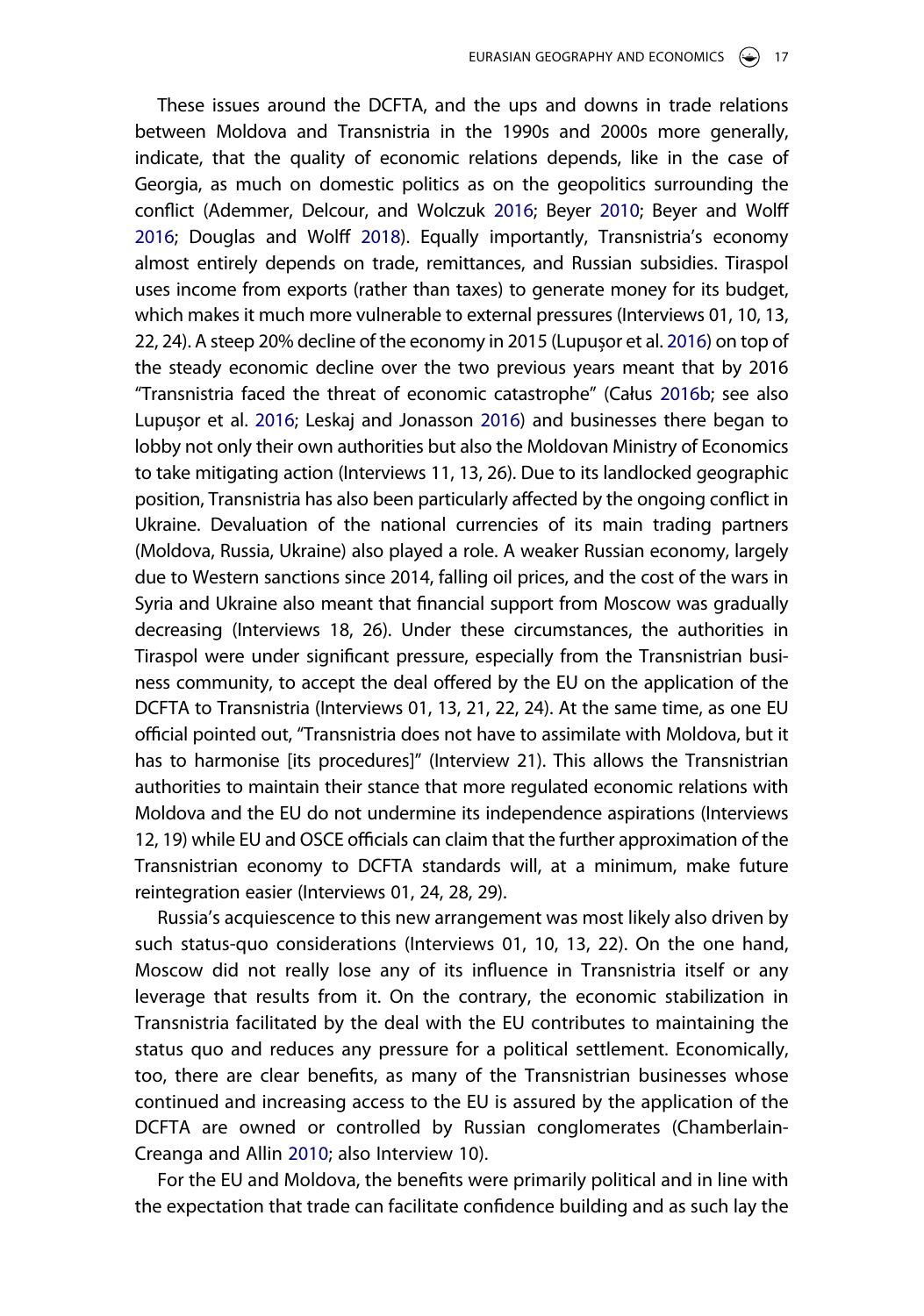foundations for a future conflict settlement. While the latter part of this equation still needs to be realized, the agreement on the so-called Berlin Plus package (or Package of Eight) in 2016 and its near-complete implementation by mid-2019 indicates that there was a degree of spill-over from the EU and Chisinau's constructive approach to the DCFTA negotiations into other areas of the conflict management, if not settlement, process (Interviews 01, 20, 21, 26, 28).

# **The primacy of politics?**

For a quarter of a century, the conflicts related to Abkhazia, South Ossetia, and Transnistria have remained unresolved. Their management has been conducted primarily through efforts to build confidence between the sides, and the promotion of economic relations, and trade in particular, has been a prominent feature among such efforts. Whether it is through programs and projects sponsored by the EU, through dialogue formats involving international organizations like the UN or OSCE, or initiatives promoted by the Georgian and Moldovan governments, there is an evident expectation that trade between the sides will contribute to increased confidence and eventually to conflict settlement. The application of the DCFTA to Transnistria appears the most promising development in this regard. As such, the process of negotiating and implementing this specific measure which had at least some confidencebuilding effects warrants more detailed analysis, especially with regard to any lessons that could be applied to Georgia.

<span id="page-18-0"></span>The two cases are, of course, very different. Unlike in Transnistria, it is more difficult to use trade as leverage in Abkhazia and South Ossetia, as an incentive or otherwise, because of their proximity to Russia and the structure of their economy (Interviews 01, 02, 05, 06, 18). At the same time, however, Russian financial assistance to the two regions has decreased and traditional sources of income (such as Russian tourism in Abkhazia) have dried up (Gaprindashvili et al. [2019](#page-24-16); Charaia [2015](#page-23-10)). The economic uncertainty thus created, and the further deterioration in living conditions that result from it, have heightened a sense of pragmatism in both break-away regions, and more so in Abkhazia where businesses are keen on diversifying economic and trade relations beyond Russia and would welcome more European goods into their markets too, "which tend to be considerably cheaper than their Russian equivalents" (International Crisis Group [2018,](#page-25-4) 10f.). However, as one economic analyst from Sokhumi/ Sukhum put it, "[t]rade with the West is possible, but with too many headaches" (International Crisis Group [2018](#page-25-4), 10). For de facto authorities in Abkhazia, the main "headache" is more about political challenges rather than trade-related and is intrinsically linked to their sensitivity about the status of Abkhazia. Nevertheless, despite publicly rejecting Georgia's recent peace initiative, in private conversations, Abkhaz officials, businessmen, and analysts seem to take a more pragmatic stance (Interviews 17, 25, 27).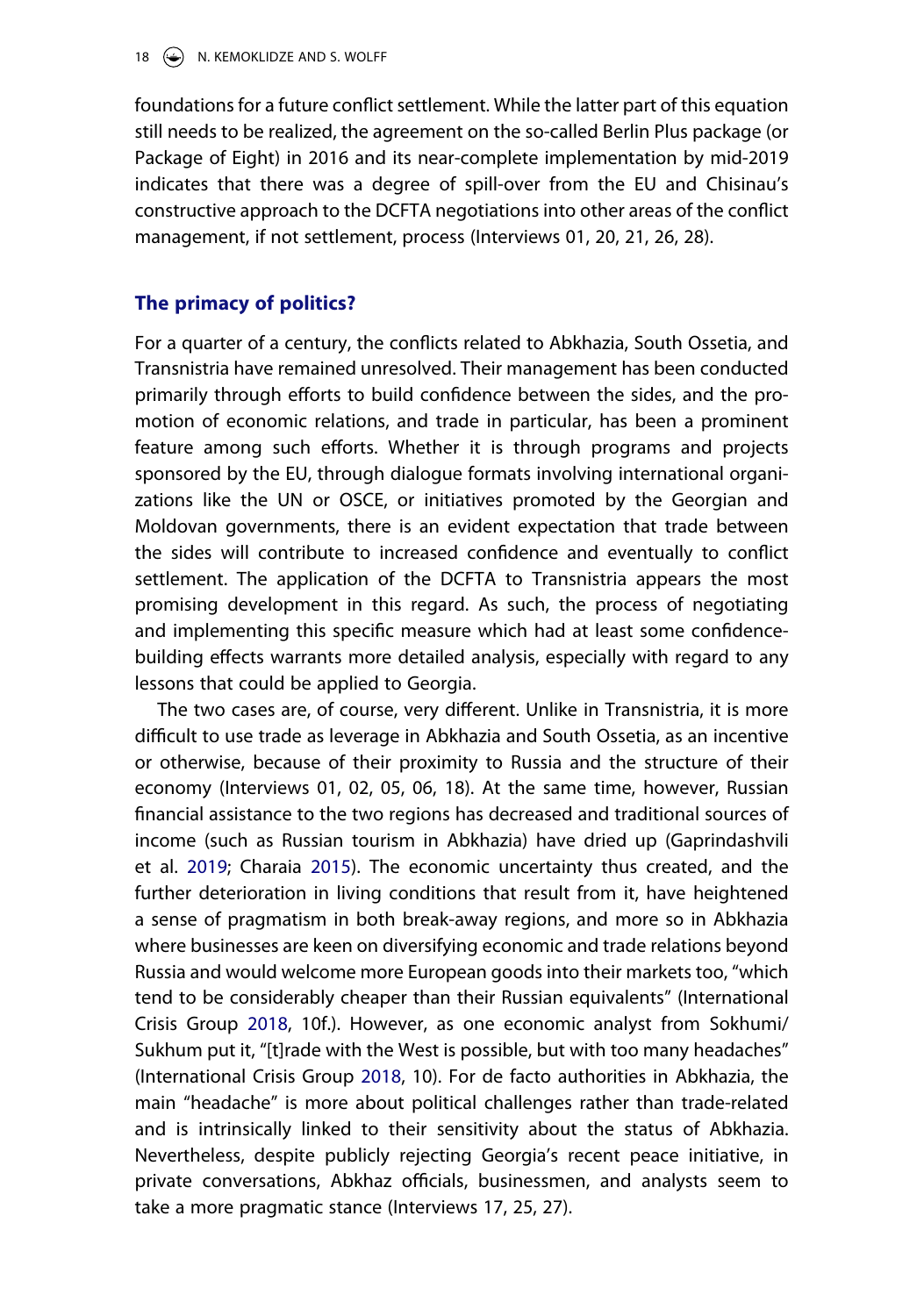Another key difference between Moldova and Georgia is the fact that Moldovan–Transnistrian relations have a much longer and more successful track record of economic cooperation, which has, among other things, resulted in greater awareness of the benefits of trade, including from a purely financial perspective. By contrast, as one EU official pointed out, when it comes to Abkhazia and South Ossetia, "we need to start from the basics here and think about restoration of some basic relations. . . .. Motivation of every business is to make money so as long as there is safe environment to do this, the opportunity of re-building economic links, and potentially restoring good neighborly relations between communities, is already there actually" (Interview 02). Yet, one of the acute problems that the conflicting sides often face is "isolation from knowledge . . . which sometimes leads to paradoxical policies" (Interview 02; see also Interviews 01, 23).

The longer and more successful track record of confidence building in the Moldovan case and the isolation from knowledge that is apparent in the cases of Abkhazia and South Ossetia, in part, also explain that Georgian-Abkhaz/South Ossetian attitudes toward one another diverge significantly from the Moldovan-Transnistrian attitudes. This is, of course, also due to the different history and intensity of these conflicts, but their divergent trajectories and attitudes over time have become mutually constitutive. In the absence of political will on both sides of the respective conflicts in Georgia, it is difficult to see how lack of engagement, including through economic confidence building, can lead to anything but further hardening attitudes and vice versa. Likewise, in the Moldovan case, it will require political will on both sides to maintain, and potentially expand, current levels engagement and confidence building and prevent retrenchment into antagonistic attitudes. Thus, while political will is required to prevent an unraveling of progress achieved through confidence building, another question is whether regulated or unregulated trade can have a spill-over effect beyond economic confidence building and pave the way to actual conflict settlement.

Despite significant setbacks over the past 25 years, the Georgian government's 2018 "A Step to a Better Future" peace initiative demonstrates that the expectation of confidence building through trade remains alive and well. Yet, this does not imply that an extension of the DCFTA to Abkhazia (similar to what was done in Moldova with Transnistria) is feasible, let alone viable. As one interlocutor in Brussels pointed, "there seems to be a lot of excitement about the DCFTA and a desire to copy it in other cases but there are a lot of strings attached to it which makes it quite a fragile tool. Transnistria is a unique case and therefore the DCFTA deal there is not repeatable any time soon anywhere else" (Interview 01, also Interviews 02, 14). While "the EU's quiet diplomacy with Abkhazia on the DCFTA extension" (International Crisis Group [2018](#page-25-4), 27) may be a first step in the direction to ascertain the transferability of the Transnistrian experience to Georgia orsearch for alternatives, the experience of Moldova and Georgia also indicates that for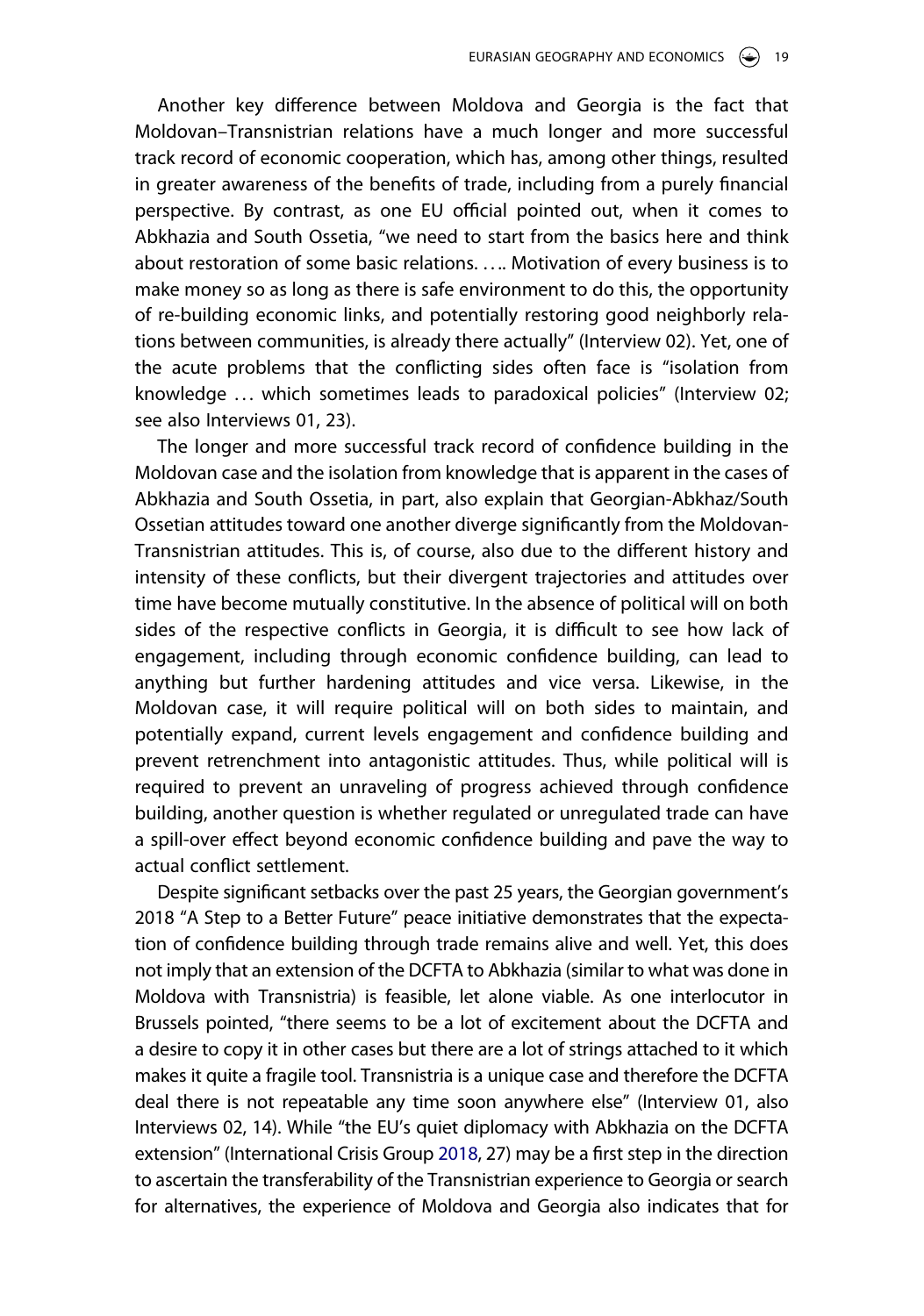trade to have confidence-building effects, there needs to be political buy-in from relevant authorities in the separatist regions, the national government, and their respective international partners. More importantly, it is this comprehensive political buy-in from all sides specifically that facilitates the kind of regulated trade relations that are predominant in the Moldovan case and which have proven more resilient over time than the by-and-large unregulated economic transactions that prevailed in Georgia.

# **Conclusions**

We started this article by asking whether confidence-building measures facilitate conflict settlement in the post-Soviet space. In light of the evidence that we gathered from our case studies, the answer to this general question has to be no. Yet, if we break this question down and ask more specifically when and how trade contributes to meaningful and purposeful engagement between the conflict parties that can pave the way toward conflict settlement, this "no" has to be qualified in some important ways.

The case of Transnistria, in general, and specific periods in relation to the conflicts in Abkhazia and South Ossetia, illustrate the clear benefit of trade across conflict lines, and the overall stabilizing, violence-reducing effects that such economic relations can bring about. These benefits are broadly recognized as is evident from the resumption of trade after every major crisis in Georgia and the continued commitment to facilitating, or at least tolerating, trade relations by the Georgian and Moldovan governments and their international partners. The authorities in the separatist regions, too, acknowledge such benefits, albeit to different degrees and often in deed more so than in word. Equally importantly, the people and businesses directly affected by the divisive legacies of the conflicts in, and since, the early 1990s, value economic linkages for their economic and stabilizing effects.

However, while one could take the view that any form of trade is better than no trade, it is important to note several significant caveats that arise when taking a long-term view on our three cases. Unofficial, unregulated economic activity limits the potential for confidence building and for leveraging and strategically locking in any potential confidence gains. It can provide examples of the possibility of inter-ethnic and cross-community collaboration, but it also creates and entrenches constituencies with little interest in moving beyond the status quo, precisely because they benefit from the unregulated nature of their activities. This decreased the likelihood of a resurgence of violence in the case of Transnistria, but simultaneously blocked meaningful progress toward conflict settlement, while also solidifying bad practices of governance.

Three further insights follow from this. First, where unregulated trade does not create broader constituencies in favor of peace (even if it is the cold peace of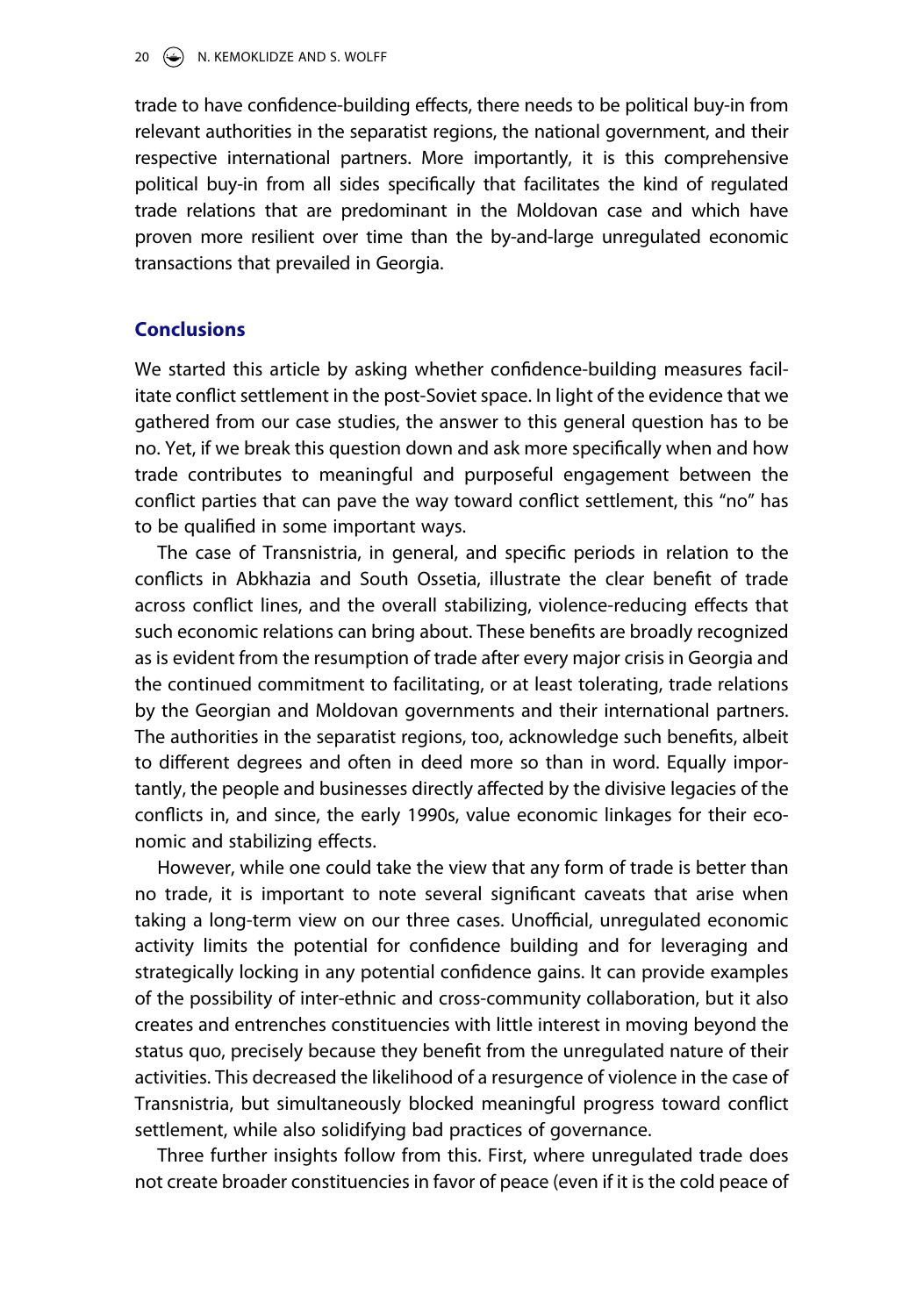a status quo), the resumption of violence is more likely. Despite significant cross-ABL trade in Georgia in the 1990s and early 2000s, violent crises could not be averted. Although trade recovered after every such crisis, its unregulated nature clearly has had limited violence-averting effects.

Second, the case of Ergneti market indicates the stabilizing effect of "any" trade relations: while there were no major violent incidents involving South Ossetia after the initial violence in the early 1990s, the market's forced closure in June 2004 was followed by a major resurgence of violence the following summer. The subsequent recognition of the importance of places of trade as places of contact, and thus potentially confidence building, by leaders on both sides has led to new initiatives, such as for the establishment of the so-called trade centers near the ABLs in Georgia. In other words, disbanding rather than tolerating unregulated trade is counter-productive unless alternative and sustainable arrangements are put in place.

Third, gradual or parallel regulation of at least some trade relations has greater potential for stabilization and violence prevention. This is demonstrated by the case of Transnistria in two ways. On the one hand, the greater degree of regulation and legalization of trade over the years has spilled over into other areas of relations and has led to a wide range of agreements being concluded, most recently in relation to the recognition of status-neutral number plates, the re-opening of a major transport link between the sides, and telecommunications (Interviews 22, 28, 29). On the other hand, the relationships built between business and political communities on both sides of the divide and with the EU, enabled progressive engagement on further trade facilitation that first saw ATPs extended to Transnistrian companies and then the DCFTA applied to the region as well.

All three cases thus also underline that the feasibility and viability of trade as a confidence-building measure is highly contingent upon the context in which it happens, and success in one case is not necessarily transferable to another one. This is particularly obvious in relation to the EU–Moldova DCFTA and its application to Transnistria. There was a clear Transnistrian interest (to retain the ability to export goods to the EU and to avoid a deeper economic crisis), a similarly clear Moldovan interest (to avoid a formal internal economic boundary), and a clear EU interest (to prevent further political and economic destabilization in the region). Moreover, as these interests partially overlapped, i.e., were shared among some or all actors, finding a solution was possible. Equally importantly, there was an inclusive process of finding this solution, and one which was not blocked by Russia. In addition, the preexisting level of regulation significantly eased some of the technical difficulties of the application of DCFTA to Transnistria, reduced the risks involved in this, and could build on an existing network of trade professionals in the private and public sectors on both sides and in the EU to negotiate, implement, and operate the new arrangements. Replication of this deal to Georgia might prove more difficult (albeit not impossible), given the very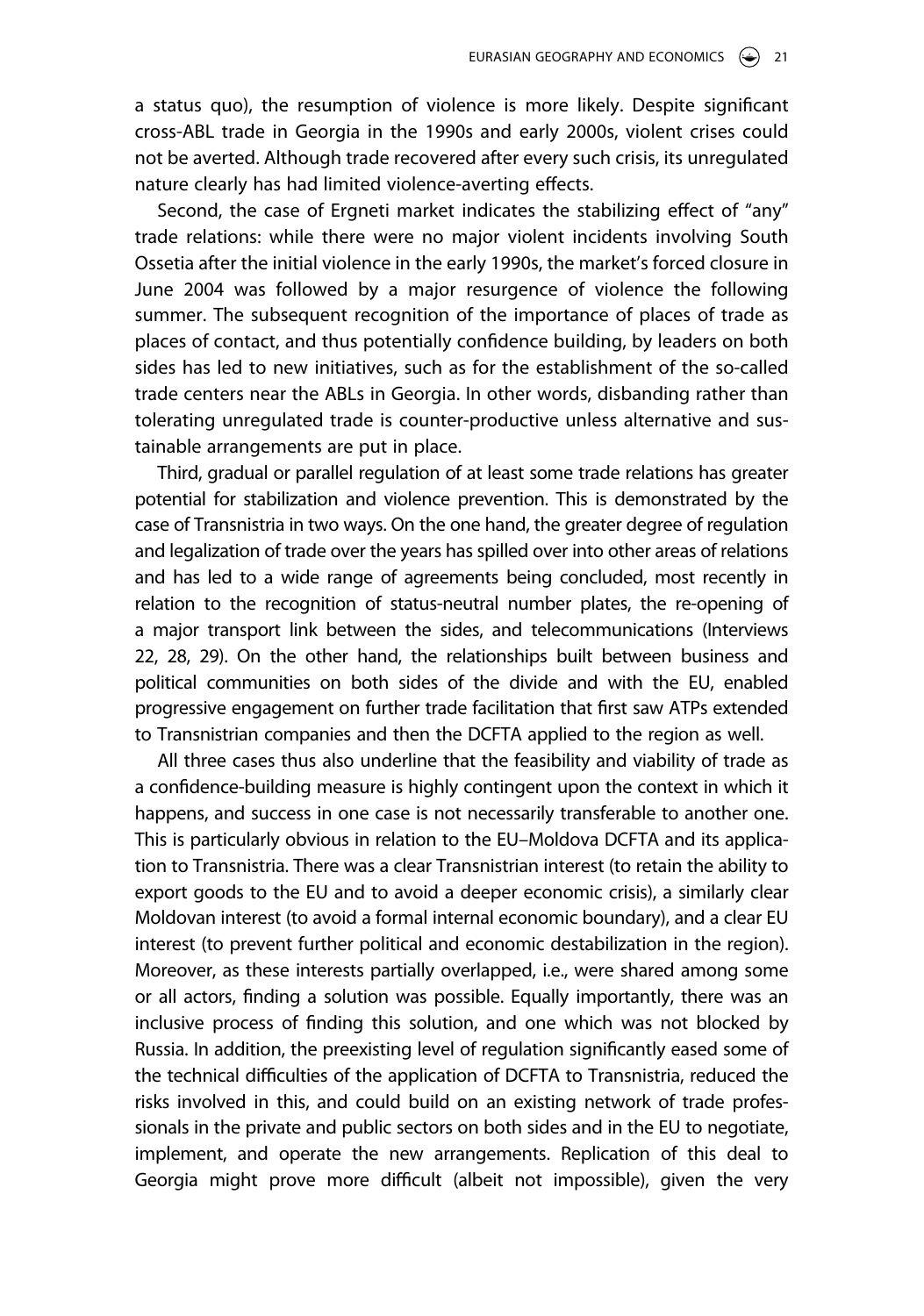#### 22  $\left(\rightarrow\right)$  N. KEMOKLIDZE AND S. WOLFF

different circumstances in Abkhazia and South Ossetia: direct access to and from Russia, seemingly significantly lower importance of trade with Georgia and the EU, a lower density of preexisting linkages across the divides, and arguably a different level of geopolitical stakes on both sides. Put differently, the balance of power and capabilities between coalitions for and/or against change in the case of Transnistria are different from the situation in Abkhazia and South Ossetia.

That said, our cases do point to the need, and to some extent appetite, for the regulation of economic relations. This is most obvious in the case of the application of the DCFTA to Transnistria, but also apparent in recent efforts in Georgia. In this way, considering the underpinning infrastructure for trade, such as transportation – both in the sense of physical infrastructure of roads, railways, and border crossings, and in terms of associated regulation, such as the recognition of number plates, for instance – is equally important. Agreements in these areas facilitate trade and thus create positive, mutually reinforcing spill-over effects, whereas protracted failures to reach, or implement, agreements have the opposite effect.

Confidence building, through trade or other mechanisms, is ultimately a question of political will which is often lacking. Yet, it can be fostered by focussing on the capacities and interests of the relevant actors on both sides of a divide and on the structures in which they operate. Future confidencebuilding initiatives will have to recognize the primacy of politics and thus reflect this need to build capacities, re-orient interests, and create structures that enable confidence building as a foundation for feasible and viable conflict settlements. Trade can contribute to this, but even in its more regulated forms, it is insufficient in itself to live up in reality to the often-lofty expectations associated with it in some of the academic and policy literature.

#### **Note**

<span id="page-22-0"></span>1. One of the authors acted as an advisor on this project.

### **Disclosure statement**

No potential conflict of interest was reported by the authors.

# **Funding**

This work was supported by the Economic and Social Research Council [ES/M009211/1]; Leverhulme Trust [ECF-2016-453].

#### **ORCID**

Stefan Wolff (D http://orcid.org/0000-0001-9931-5309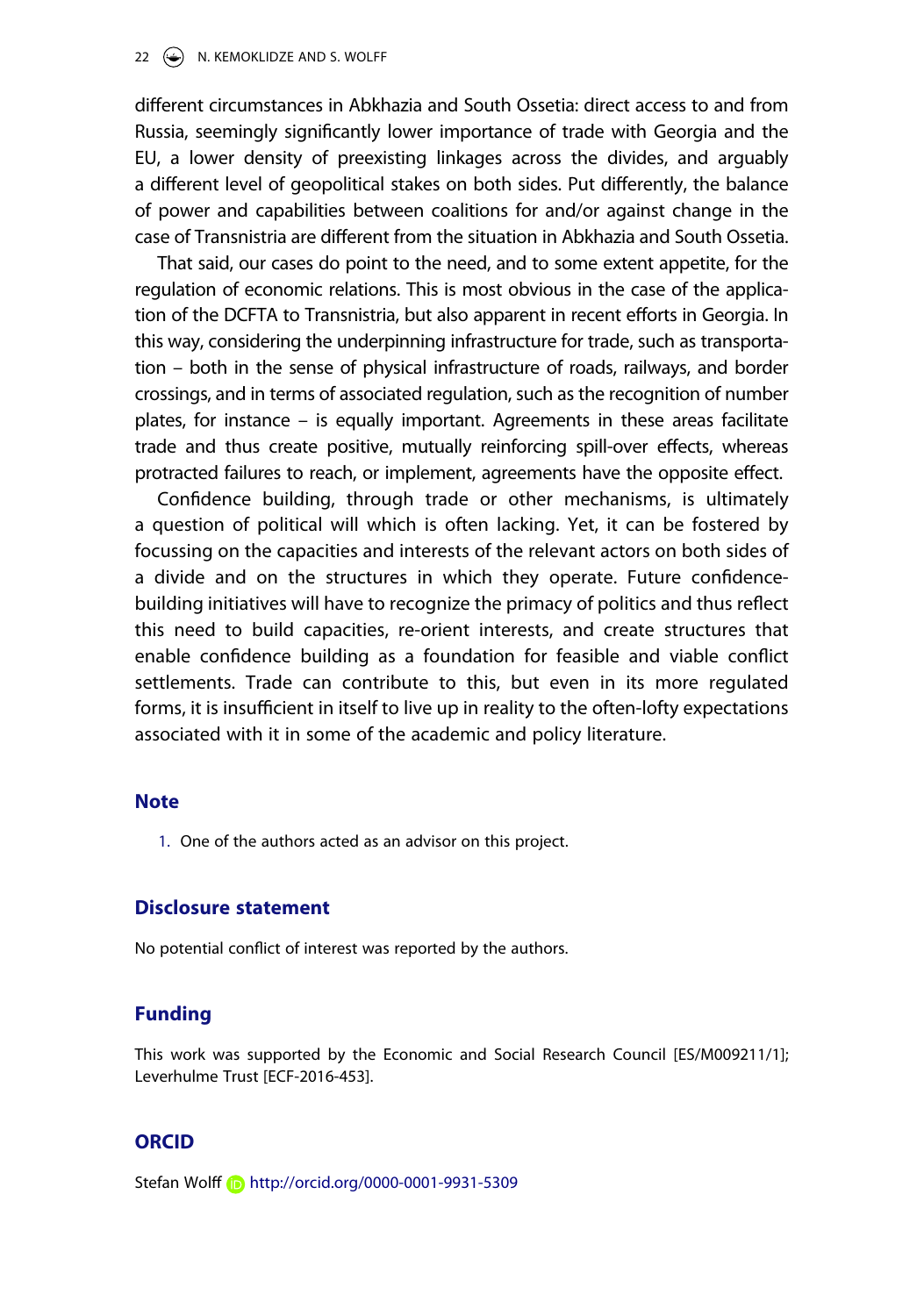# **References**

- <span id="page-23-0"></span>Abeldinova, Indira, and Walter Kemp. [2016](#page-3-0). *Economic Connectivity: A Basis for Rebuilding Stability and Confidence in Europe?*. Vienna. http://trade.ec.europa.eu/doclib/docs/2006/ september/tradoc 113440.pdf
- <span id="page-23-15"></span>Ademmer, Esther, Laure Delcour, and Kataryna Wolczuk. [2016.](#page-17-0) "Beyond Geopolitics: Exploring the Impact of the EU and Russia in the 'Contested Neighborhood'." *Eurasian Geography and Economics* 57 (1): 1–18. doi:10.1080/15387216.2016.1183221.
- <span id="page-23-12"></span>Anonymous. [2014](#page-10-0). "Ergneti Market to Tackle Post-Conflict Reconstruction ['ergnetis Bazroba' Konpliktis Shedegebis Aghmosapkhvrelad] (In Georgian)." @netgazeti.Ge. https://netga zeti.ge/news/33469/
- <span id="page-23-4"></span>Axyonova, Vera, Evgeniya Bakalova, Victoria Bucataru, Ewa Dąbrowska, Alexander Graef, Anna Gussarova, Dzmitry Halubnichy, et al. [2018](#page-5-0). *Islands of Cooperation*. Vienna. http:// library.fes.de/pdf-files/bueros/wien/14228.pdf
- <span id="page-23-9"></span>Baratelia, Beslan. [2011](#page-7-0). "Economic Context and Significance of Legalising Trans-Ingur Economic Relations." In *Regulating Trans-Ingur/I Economic Relations: Views from Two Banks*, edited by Natalia Mirimanova and Oskari Pentikainen, London: International Alert. www.international-alert.org
- <span id="page-23-1"></span>Barbieri, Katherine. [1996](#page-4-0). "Economic Interdependence: A Path to Peace or A Source of Interstate Conflict?" *Journal of Peace Research* 33 (1): 29–49. doi:10.1177/0022343396033001003.
- <span id="page-23-2"></span>Barbieri, Katherine, and Jack S Levy. [1999.](#page-4-1) "Sleeping with the Enemy: The Impact of War on Trade." *Journal of Peace Research* 36 (4): 463–479. doi:10.1177/0022343399036004005.
- <span id="page-23-7"></span>Beyer, John. [2010](#page-5-1). "Transnistria: In Search of a Settlement for Moldova's Breakaway Region." *St Antony's International Review* 6 (1): 165–187. http://www.ingentaconnect.com/content/ stair/stair/2010/00000006/00000001/art00010
- <span id="page-23-8"></span>Beyer, John, and Stefan Wolff. [2016](#page-5-1). "Linkage and Leverage Effects on Moldova's Transnistria Problem." *East European Politics* 32 (3): 335–354. doi:10.1080/21599165.2015.1124092.
- <span id="page-23-13"></span>Bilanishvili, Giorgi. [2018.](#page-13-0) *The 2011 Russia-Georgia Agreement – Threats and Challenges*. Rondeli Blog. https://www.gfsis.org/blog/view/813
- <span id="page-23-6"></span>Bouris, Dimitris, and George Kyris. [2017](#page-5-2). "Europeanisation, Sovereignty and Contested States: The EU in Northern Cyprus and Palestine." *The British Journal of Politics and International Relations* 19 (4): 755–771. doi:10.1177/1369148117727534.
- <span id="page-23-14"></span>Całus, Kamil. [2016a.](#page-16-0) "The DCFTA in Transnistria: Who Gains?" *New Eastern Europe*. Krakow http://neweasterneurope.eu/old\_site/articles-and-commentary/1861-the-dcfta-in-transnis tria-who-gains
- <span id="page-23-5"></span>Całus, Kamil. [2016b](#page-5-0). "The DCFTA in Transnistria: Who Gains?" *New Eastern Europe* 2016. http://neweasterneurope.eu/articles-and-commentary/1861-the-dcfta-in-transnistriawho-gains
- <span id="page-23-3"></span>Chamberlain-Creanga, Rebecca, and Lyndon K Allin. [2010](#page-5-3). "Acquiring Assets, Debts and Citizens: Russia and the Micro-Foundations of Transnistria's Stalemated Conflict." *Demokratizatsiya* 18 (4): 329–356.
- <span id="page-23-10"></span>Charaia, Vakhtang. [2015.](#page-7-1) "Economy In Breakaway Abkhazia: Development Or Standstill." *Caucasus Business Week* 14 (December): 2015. https://old.cbw.ge/economy/economy-inbreakaway-abkhazia-development-or-standstill/
- <span id="page-23-11"></span>Cohen, Jonathan. [2012](#page-9-0). "The Schlaining Process." In *Mediation and Dialogue in the South Caucasus: A Reflection on 15 Years of Conflict Transformation Initiatives*, edited by Batal Kobakhia, Jana Javakhishvili, Larisa Sotieva, and Juliet Schofield, 62–98. London: International Alert. https://www.international-alert.org/sites/default/files/Caucasus\_ MediationDialogue\_EN\_2012.pdf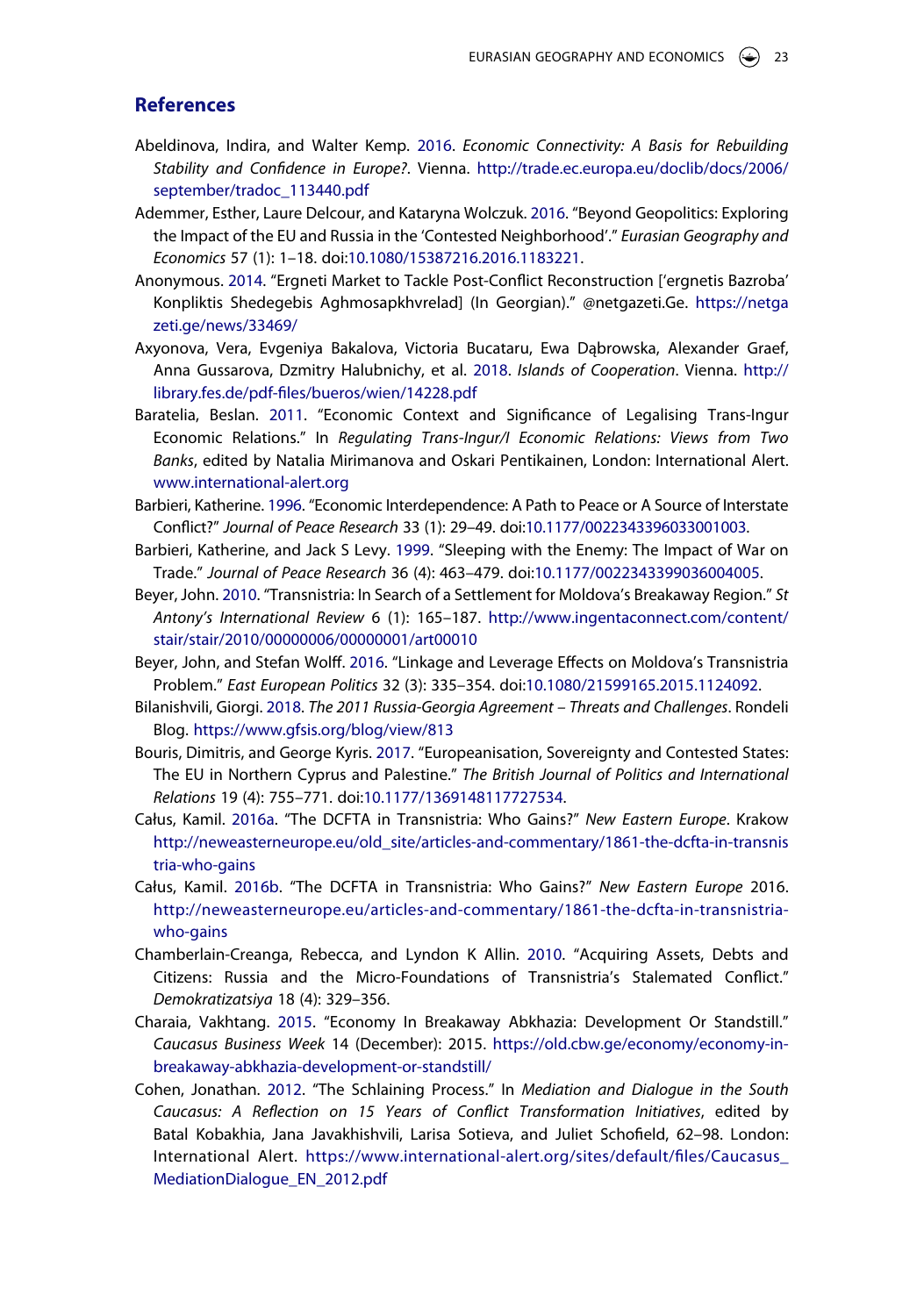24  $\left(\rightarrow\right)$  N. KEMOKLIDZE AND S. WOLFF

- <span id="page-24-0"></span>Conference on Security and Co-operation Europe. [1975.](#page-2-0) *Final Act of the 1st CSCE Summit of Heads of State or Government (Helsinki Final Act)*. Helsinki. https://www.osce.org/helsinkifinal-act?download=true
- <span id="page-24-15"></span>de Waal, Thomas. [2016.](#page-16-1) *An Eastern European Frozen Conflict the EU Got Right*. Brussels: Politi. https://www.politico.eu/article/transnistria-an-eastern-european-frozen-conflict-the-eugot-right-moldova-russia-ukraine/
- <span id="page-24-10"></span>de Waal, Thomas. [2018.](#page-5-4) *Uncertain Ground: Engaging with Europe's De Facto States and Breakaway Territories*. Washington, D.C. https://carnegieendowment.org/files/deWaal\_ UncertainGround\_final.pdf
- <span id="page-24-5"></span>Desjardins, Marie-France. [2004.](#page-3-1) *Confidence-Building Measures. Adelphi Papers*. London: International Institute for Strategic Studies. https://books.google.co.uk/books?id= gRKgBAAAQBAJ&printsec=frontcover#v=onepage&q&f=false
- <span id="page-24-6"></span>Douglas, Nadja, and Stefan Wolff. [2018.](#page-3-2) *Economic Confidence-Building Measures and Conflict Settlement: The Case of Transdniestria*. Berlin. https://www.zois-berlin.de/fileadmin/media/ Dateien/Work-in-Progress/Work\_in\_Progress\_1b\_2018.pdf
- <span id="page-24-7"></span>Doyle, Michael W. [1983](#page-4-2). "Kant, Liberal Legacies, and Foreign Affairs." *Philosophy & Public Affairs* 12 (3): 205–235. https://www.jstor.org/stable/pdf/2265298.pdf?refreqid=excelsior% 3Afdc36834c07c47730cdec914d0be1da4
- <span id="page-24-4"></span>Doyle, Michael W, and Nicholas Sambanis. [2002.](#page-3-3) *Making War and Building Peace: United Nations Peace Operations*. Princeton, NJ: Princeton University Press.
- <span id="page-24-12"></span>factcheck.ge. [2019.](#page-11-0) "Why Does Georgian Dream Always Lie to Us? – Part 4 [Ratom Gvatkuebs Mudmivad Kartuli Ocneba? - Natsili Meotkhe] (In Georgian)." *Commersant.Ge*. https:// commersant.ge/ge/post/ratom-gvatyuebs-mudmivad-qartuli-ocneba-nawili-meotxe
- <span id="page-24-3"></span>Fearon, James D. [1998](#page-3-4). "Commitment Problems and the Spread of Ethnic Conflict." In *The International Spread of Ethnic Conflict: Fear, Diffusion, and Escalation*, edited by David A. Lake and Donald Rothchild, 107–126. Princeton, NJ: Princeton University Press.
- <span id="page-24-11"></span>Fuller, Liz. [2008.](#page-9-1) "Germany Seeks To Kick-Start Georgian-Abkhaz Peace Talks." (*Radio Free Europe/Radio Liberty*). https://www.rferl.org/a/Germany\_Seeks\_To\_Kick\_Start\_Georgia\_ Abkhaz\_Peace\_Talks/1184512.html
- <span id="page-24-16"></span>Gaprindashvili, Paata, Mariam Tsitsikashvili, Gogi Zoidze, and Vakhtang Charaia. [2019](#page-18-0). *One Step Closer-Georgia, EU-Integration, and the Settlement of the Frozen Conflicts?* Tbilisi. https://www.ecfr.eu/page/-/GRASS\_Research\_Draft\_19.02.2019.pdf
- <span id="page-24-2"></span>Garrett, James M. [1992](#page-3-5). "Confidence-building-measures: Foundation for Stability in Europe." *The Journal of Strategic Studies* 15 (3): 281–303. doi:10.1080/01402399208437486.
- <span id="page-24-8"></span>Gartzke, Erik, and Q. Li. [2003](#page-4-3). "Measure for Measure: Concept Operationalization and the Trade Interdependence-Conflict Debate." *Journal of Peace Research* 40 (5): 553–571. doi:10.1177/00223433030405004.
- <span id="page-24-1"></span>George, Alexander L. [1988.](#page-2-1) "Incentives for U.S.-Soviet Security Cooperation and Mutual Adjustment." In *U.S.-Soviet Security Cooperation: Achievements, Failures, Lessons*, edited by Alexander L. George, P. J. Farley, and A. Dallin, 641–654. New York: Oxford University Press.
- <span id="page-24-13"></span>Groza, Iulian. [2015](#page-15-0). *Preparing the Implementation of the Deep and Comprehensive Free Trade Area (DCFTA) in the Transnistrian Region of the Republic of Moldova*. Chisinau. http://ipre. md/wp-content/uploads/2015/11/Preparing-implementation-of-DCFTA-in-TN\_eng-1. pdf#pdfjs.action=download
- <span id="page-24-14"></span>Gumene, Vadim. [2019](#page-15-1). *DCFTA's Implications for Foreign Trade of the Transnistrian Region*. Chisinau. https://www.expert-grup.org/media/k2/attachments/DCFTA\_implications\_for\_ foreign\_trade\_of\_the\_transnistrian\_region\_en.pdf
- <span id="page-24-9"></span>Hegre, Håvard, John Oneal, and Bruce Russett. [2010.](#page-4-4) "Trade Does Promote Peace: New Simultaneous Estimates of the Reciprocal Effects of Trade and Conflict." *Journal of Peace Research* 47 (6): 763–774. doi:10.1177/0022343310385995.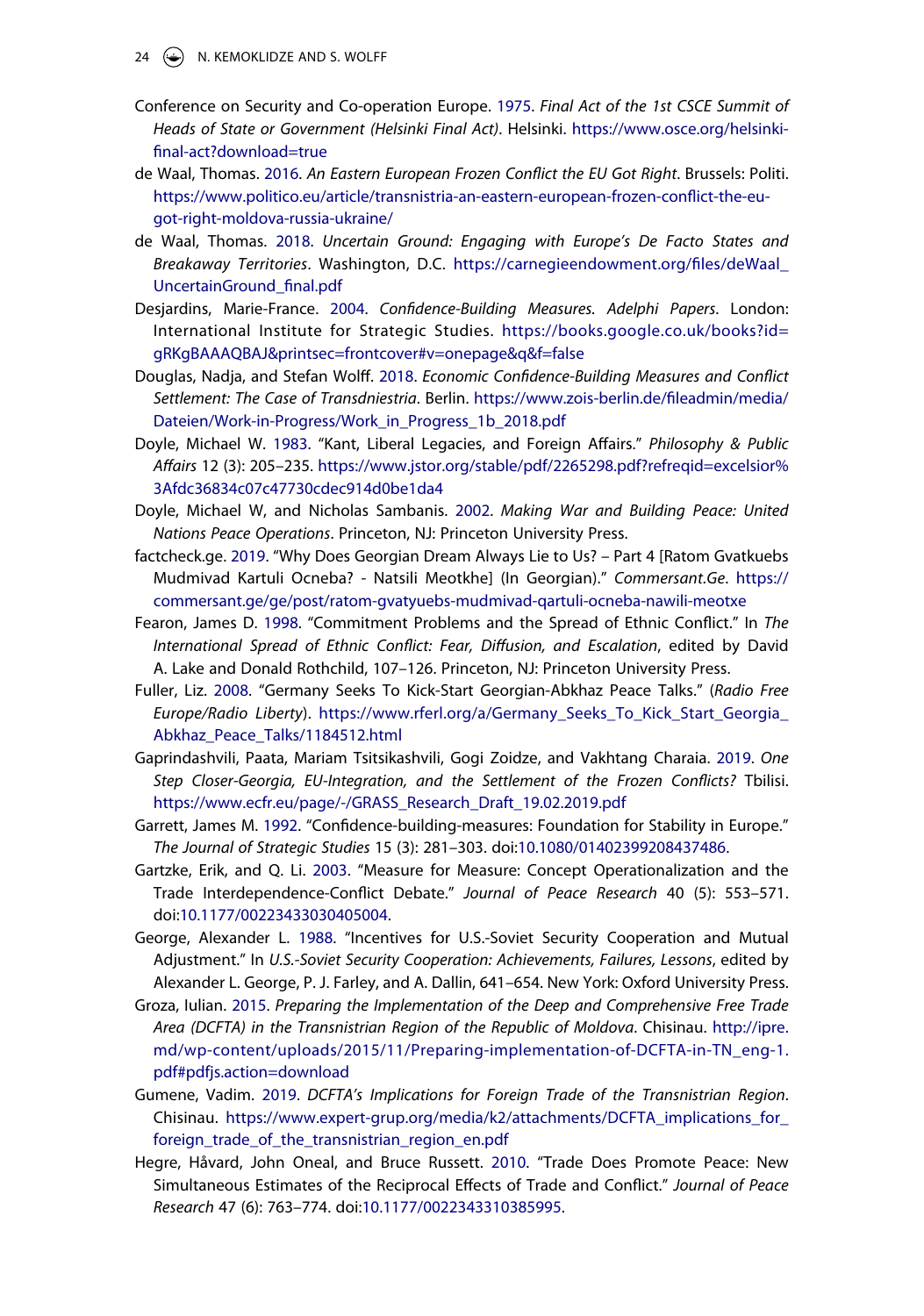- <span id="page-25-15"></span>Hill, William H. [2012.](#page-14-0) *Russia, the near Abroad and the West: Lessons from the Moldova-Transdniestria Conflict*. Baltimore, MD: Johns Hopkins University Press.
- <span id="page-25-11"></span>International Crisis Group. [2004a.](#page-10-1) *Georgia: Avoiding War in South Ossetia*. Brussels: International Crisis Group. https://www.crisisgroup.org/europe-central-asia/caucasus/geor gia/georgia-avoiding-war-south-ossetia
- <span id="page-25-14"></span>International Crisis Group. [2004b.](#page-14-1) *Moldova: Regional Tensions over Transdniestria*. Brussels: International Crisis Group. https://www.crisisgroup.org/europe-central-asia/easterneurope/moldova/moldova-regional-tensions-over-transdniestria
- <span id="page-25-4"></span>International Crisis Group. [2018.](#page-4-5) *Abkhazia and South Ossetia - Time to Talk Trade*. Brussels. https://d2071andvip0wj.cloudfront.net/249-abkhazia-and-south-ossetia-time-to-talk-trade (1).pdf
- <span id="page-25-12"></span>Kartli, Shida. [2017.](#page-10-2) "Ergneti Market and Its (Dis)advantages for Georgia [Ergnetis Bazroba Da Misi Avkargianoba Sakartvelostvis] (In Georgian)." *Intermedia.Ge*. http://ow.ly/ nEDA30pzync
- <span id="page-25-1"></span>Kaufman, Stuart J. [2001.](#page-3-6) *Modern Hatreds: The Symbolic Politics of Ethnic War*. Ithaka, NY: Cornell University Press.
- <span id="page-25-7"></span>Ker-Lindsay, James, and Eiki Berg. [2018.](#page-5-4) "A Conceptual Framework for Engagement with De Facto States." *Ethnopolitics* 17 (4): 335–342. doi:10.1080/17449057.2018.1495362.
- <span id="page-25-0"></span>Keshk, Omar M G, Brian M Pollins, and Rafael Reuveny. [2004.](#page-2-2) "Trade Still Follows the Flag: The Primacy of Politics in a Simultaneous Model of Interdependence and Armed Conflict." *Journal of Politics* 66 (4): 1155–1179. doi:10.1111/j.0022-3816.2004.00294.x.
- <span id="page-25-10"></span>Klein, Diana, and Oskari Pentikainen. [2012.](#page-8-0) "Economy and Conflict in the South Caucasus: The Caucasus Business and Development Network." In *Mediation and Dialogue in the South Caucasus: A Reflection on 15 Years of Conflict Transformation Initiatives*, edited by Batal Kobakhia, Jana Javakhishvili, Larisa Sotieva, and Juliet Schofield, 223–263. London: International Alert. www.international-alert.org
- <span id="page-25-9"></span>Kolossov, Vladimir, and John O'Loughlin. [2011.](#page-7-2) "After the Wars in the South Caucasus State of Georgia: Economic Insecurities and Migration in the "De Facto" States of Abkhazia and South Ossetia." *Eurasian Geography and Economics* 52 (5): 631–654. doi:10.2747/1539- 7216.52.5.631.
- <span id="page-25-5"></span>Krepon, Michael. [2000.](#page-4-6) *Global Confidence Building: New Tools for Troubled Regions*. Basingstoke: Macmillan.
- <span id="page-25-8"></span>Kukhianidze, Alexandre, Alexandre Kupatadze, and Roman Gotsiridze. [2004.](#page-7-3) *Smuggling through Abkhazia and Tskhinvali Region of Georgia*. Tbilisi.�
- <span id="page-25-13"></span>Kunchulia, Lela. [2014.](#page-11-1) "Is 'Ergneti Market' Reopening? ['Ergnetis Bazroba' Ikhsneba?] (In Georgian)." (*Radio Free Europe/Radio Liberty, Georgian Service*). https://www.radiotavisu pleba.ge/a/ergnetis-bazroba/25449940.html
- <span id="page-25-6"></span>Kyris, George. [2014.](#page-4-6) "A Model of "Contested" Europeanization: The European Union and the Turkish-Cypriot Administration." *Comparative European Politics* 12 (2): 160–183. doi:10.1057/cep.2012.39.
- <span id="page-25-2"></span>Lake, David A, and Donald Rothchild. [1996.](#page-3-4) "Containing Fear: The Origins and Management of Ethnic Conflict." *International Security* 21 (2): 41–75. doi:10.1162/isec.21.2.41.
- <span id="page-25-3"></span>Lee, Hoon, and Toby J Rider. [2016.](#page-4-7) "Evaluating the Effects of Trade on Militarized Behavior in the Context of Territorial Threat." *Foreign Policy Analysis*. doi:10.1093/fpa/orw009.
- <span id="page-25-16"></span>Leskaj, Valentina, and Ögmundur Jonasson. [2016.](#page-17-1) "Information Note by the Co-Rapporteurs on Their Fact-Finding Visit to Chisinau and Tiraspol (27–29 June 2016)." *Strasbourg*. http:// www.intellinews.com/moldovan-parliamentary-committee-rejects-bill-requiring-govern ment-to-pay-mdl13-6bn-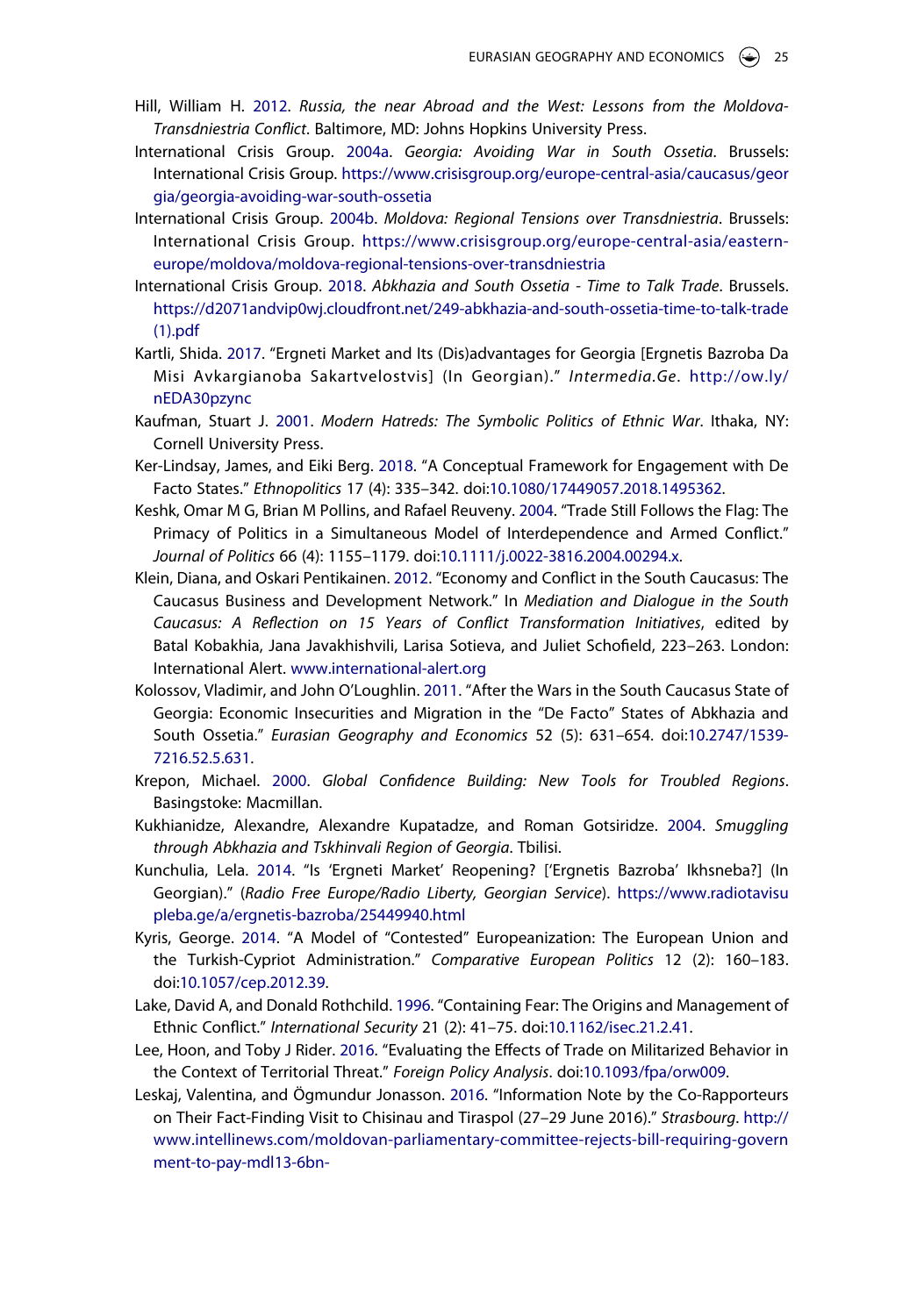- 26  $\left(\rightarrow\right)$  N. KEMOKLIDZE AND S. WOLFF
- <span id="page-26-15"></span>Lupusor, Adrian. [2015](#page-16-0). *DCFTA in the Transnistrian Region: Mission Possible?* Chisinau. https:// www.expert-grup.org/media/k2/attachments/Recommended\_approach\_for\_DCFTA implementation\_in\_TRN.pdf
- <span id="page-26-16"></span>Lupușor, Adrian, Alexandru Fala, Dumitru Pîntea, Iurie Morcotîlo, Vadim Gumene, and Prohnițchi. Valeriu [2016](#page-17-1). "What are the Economic Risks Faced by the Transnistrian Region in 2016–2017?" *Regional Economic Review: Transnistrian Region*. Chisinau: Expert-Grup. https://expert-grup.org/en/biblioteca/item/1300-rer-transnistria-iulie-2016
- <span id="page-26-9"></span>Macharashvili, Teona. [2018.](#page-8-1) *Small Businesses of IDPs from Abkhazia: Research of Development Challenges and Opportunities in the Words of IDPs*. Tbilisi.�
- <span id="page-26-2"></span>Maiese, Michelle. [2003](#page-3-7). "Confidence-Building Measures." *Beyond Intractability*�.
- <span id="page-26-12"></span>Media, OC. [2018a](#page-12-0). "Georgia Unveils "Unprecedented" Peace Initiative for Abkhazia, South Ossetia." *Open Caucasus Media* 4 (April): 2018. https://oc-media.org/georgia-unveilsunprecedented-peace-initiative-for-abkhazia-south-ossetia/
- <span id="page-26-13"></span>Media, OC. [2018b.](#page-12-1) "Russia–Georgia Trade Corridor Agreement 'To Move Forward'." *Open Caucasus Media* 24 (May): 2018. https://oc-media.org/russia-georgia-trade-corridoragreement-to-move-forward/
- <span id="page-26-11"></span>Mielnikiewicz, Justyna, and Paul Rimple. [2013.](#page-11-2) "Georgia: Officials See Trade as Way to Promote Ossetian Peace." *Eurasianet*. https://eurasianet.org/georgia-officials-see-trade-as-way-topromote-ossetian-peace
- <span id="page-26-5"></span>Mirimanova, Natalia. [2006](#page-4-8). "Between Pragmatism and Idealism: Businesses Coping with Conflict in the South Caucasus." In *Local Business, Local Peace: The Peacebuilding Potential of the Domestic Private Sector*, edited by Canan Gunduz, Jessica Banfield, and Nick Killick, London: International Alert. https://www.international-alert.org/sites/default/files/publica tions/28\_section\_2\_South\_Caucasus.pdf
- <span id="page-26-8"></span>Mirimanova, Natalia. [2015.](#page-8-2) *Trans-Ingur/i Economic Relations: A Case for Regulation*. London. www.international-alert.org
- <span id="page-26-6"></span>Mirimanova, Natalia. [2017.](#page-4-8) *Economic Connectivity across the Line of Contact in Donbas, Ukraine: An under-Utilised Resource for Conflict Resolution*. Geneva. www.hdcentre.org
- <span id="page-26-3"></span>Mirimanova, Natalia, Predrag Bjelić, Kemal Baykalli, Yao-Ming Hsu, Shpend Kursani, Leonidas Paschalides, and Berat Thaqi. [2015.](#page-3-2) *Regulation of Trade across Contested Borders: The Cases of China/ Taiwan,Serbia/Kosovo and Cyprus*. London. https://www.inter national-alert.org/sites/default/files/Caucasus\_RegulationOfTradeAcrossBorders\_EN\_ 2015.pdf
- <span id="page-26-14"></span>News, JAM. [2019.](#page-13-1) "Why the Monitoring of Goods through Abkhazia, South Ossetia Is so Contentious." (*JAM News*). https://jam-news.net/explainer-why-the-monitoring-of-goodsthrough-abkhazia-south-ossetia-is-so-contentious/
- <span id="page-26-10"></span>Office of the State Minister of Georgia for Reconciliation and Civic Equality. [2018](#page-9-2). *A Step to A Better Future: Peace Initiative, Facilitation of Trade across Dividing Lines*. Tbilisi. http://smr. gov.ge/Uploads/Concept\_EN\_0eaaac2e.pdf
- <span id="page-26-4"></span>Oneal, John R. [2003.](#page-4-9) "Empirical Support for the Liberal Peace." In *Economic Interdependence and International Conflict: New Perspectives on an Enduring Debate*, edited by Edward D. Mansfield and Brian M. Pollins, 189–206. Ann Arbor: University of Michigan Press.
- <span id="page-26-1"></span>Organisation for Security and Cooperation in Europe. [2012.](#page-3-8) *OSCE Guide on Non-Military Confidence-Building Measures*. Vienna: Organisation for Security and Cooperation in Europe. https://www.osce.org/secretariat/91082?download=true
- <span id="page-26-0"></span>Osgood, Charles Egerton. [1962.](#page-2-1) *An Alternative to War or Surrender*. Urbana, Il: University of Illinois Press.
- <span id="page-26-7"></span>Pandian, S G. [2005](#page-4-6). "Energy Trade as A Confidence-Building Measure between India and Pakistan: A Study of the Indo-Iran Trans-Pakistan Pipeline Project." *Contemporary South Asia* 14 (3): 307–320. doi:10.1080/09584930500463750.